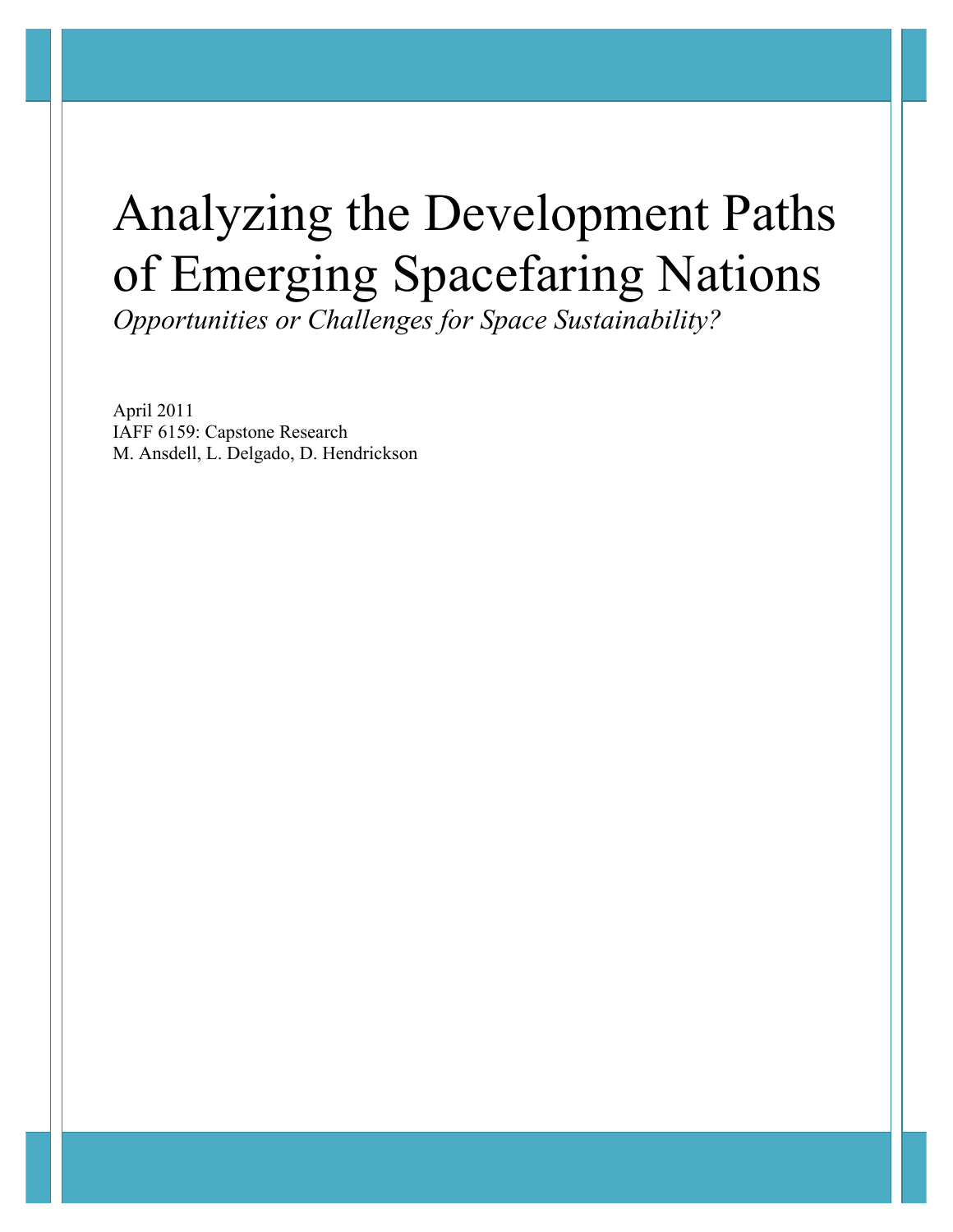# **ACRONYM LIST**

| <b>ABAE</b>   | Bolivarian Agency for Space Activities                                        |
|---------------|-------------------------------------------------------------------------------|
| <b>AEB</b>    | <b>Brazilian Space Agency</b>                                                 |
| <b>ALC</b>    | African Leadership Conference on Space Science and Technology for Sustainable |
|               | Development                                                                   |
| <b>APRSAF</b> | Asia-Pacific Regional Space Agency Forum                                      |
| <b>APSCO</b>  | Asia-Pacific Space Cooperation Organization                                   |
| <b>ARMC</b>   | African Resources and Environmental Management Satellite Constellation        |
| <b>CBERS</b>  | China-Brazil Earth Resources Satellites                                       |
| <b>CEA</b>    | Space Conference of the Americas                                              |
| <b>CEV</b>    | Venezuelan Space Center                                                       |
| <b>CLA</b>    | Alcântara Launch Center                                                       |
| <b>COPUOS</b> | Committee on the Peaceful Uses of Outer Space                                 |
| <b>CVPR</b>   | Venezuelan Center of Remote Sensing                                           |
| <b>DMC</b>    | Disaster Management Constellation                                             |
| EU            | European Union                                                                |
| <b>GEO</b>    | Group on Earth Observations                                                   |
| IAC           | <b>International Astronautical Congress</b>                                   |
| <b>INPE</b>   | National Institute for Space Research                                         |
| <b>INSAT</b>  | <b>India National Satellite</b>                                               |
| <b>IRS</b>    | <b>Indian Remote Sensing</b>                                                  |
| <b>ISRO</b>   | Indian Space Research Organization                                            |
| <b>JAXA</b>   | Japan Aerospace Exploration Agency                                            |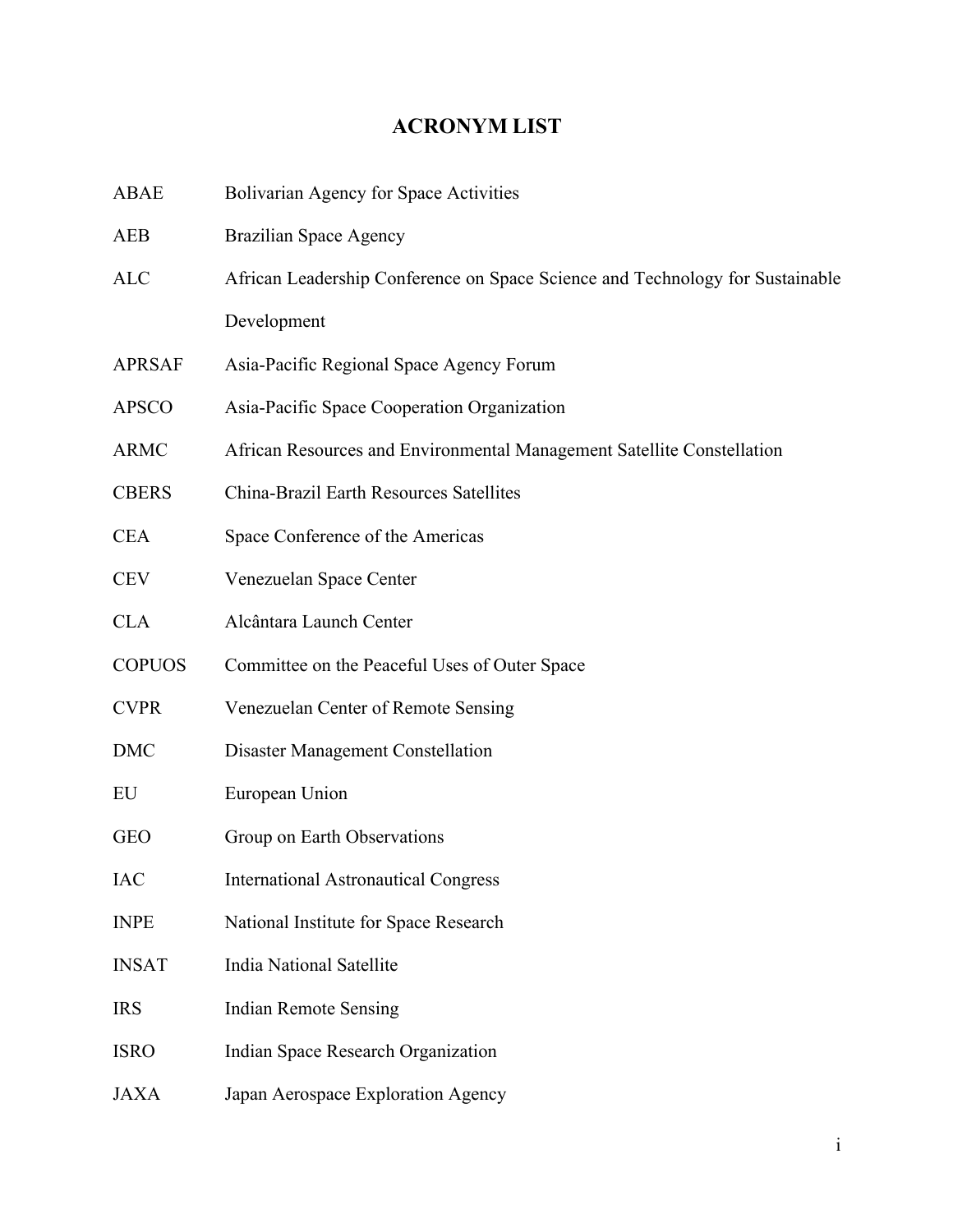- MEASAT Malaysia East Asia Satellite
- MECB Brazilian Complete Space Mission
- MEXT Ministry of Education, Culture, Sports, Science and Technology
- NASA National Aeronautics and Space Administration
- NASRDA National Space Research and Development Agency
- PNAE National Program of Space Activities
- SAC Applications Center
- SANSA National Space Agency
- SCD Data Collection Satellites
- SpaceX Space Exploration Technologies
- SSTL Surrey Satellite Technology Ltd
- UN United Nations
- VLS-1 Satellite Launch Vehicle
- VRC Village Resource Center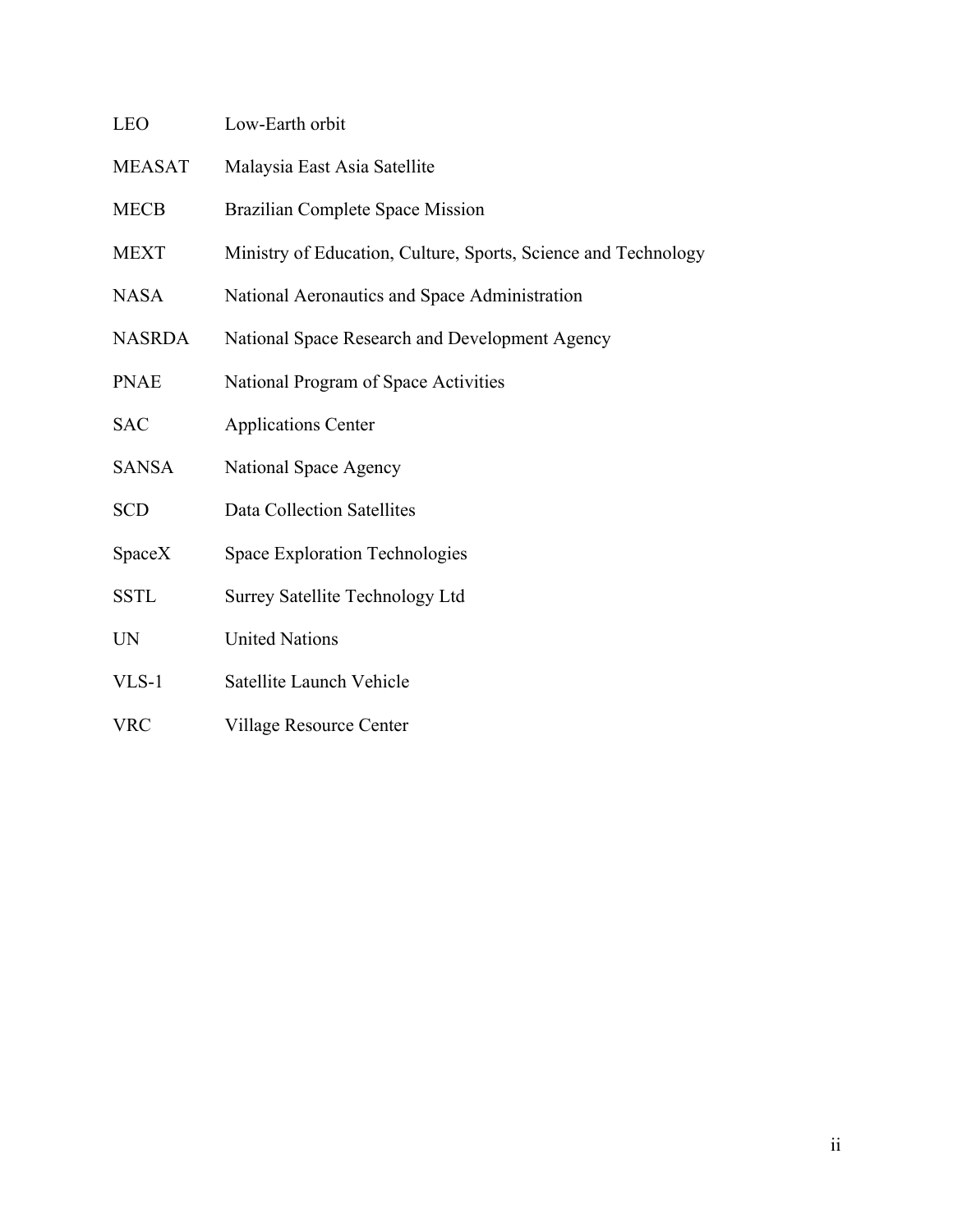# **TABLE OF CONTENTS**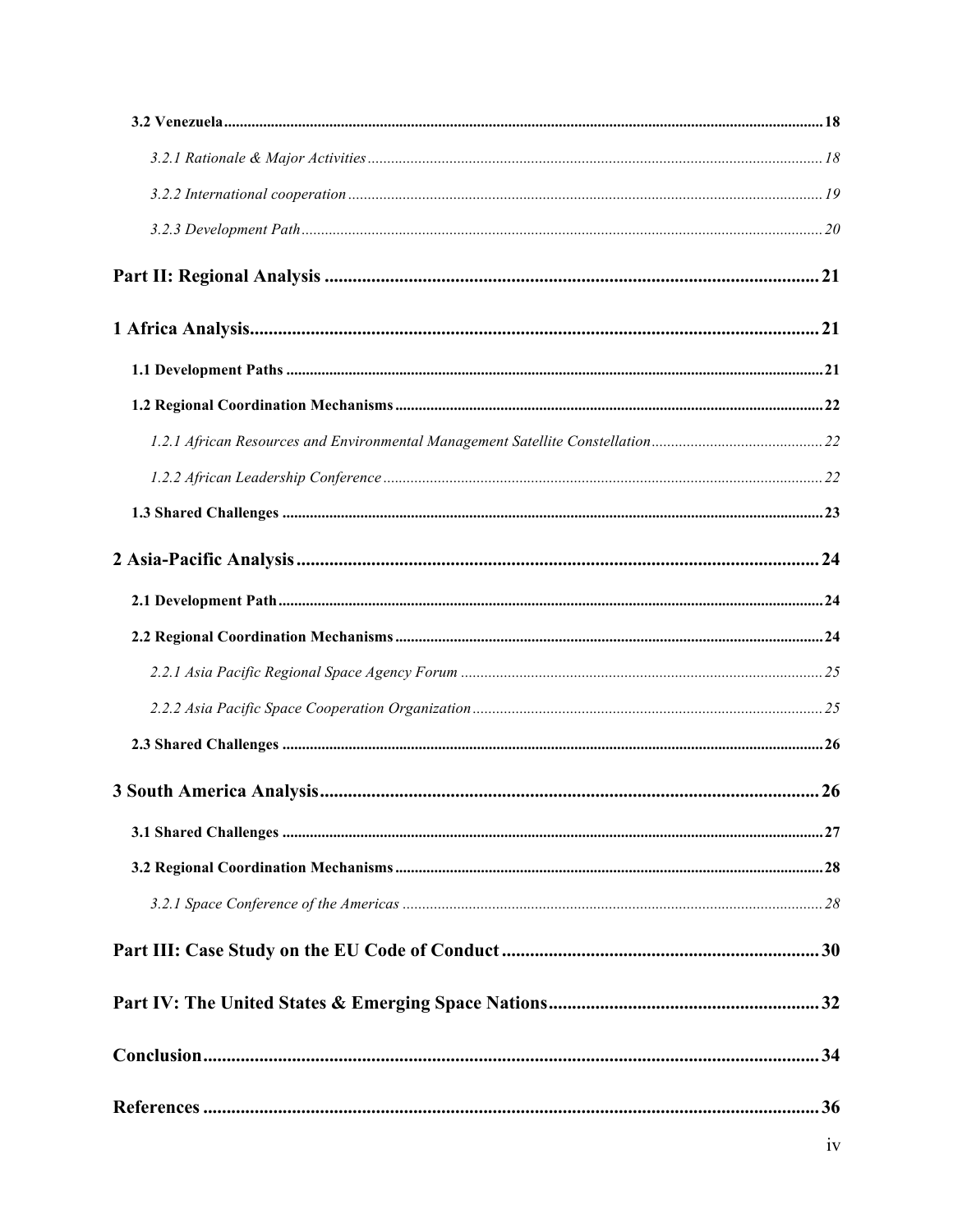# **INTRODUCTION**

A domain previously dominated by just two countries now involves more than fifty national space agencies, even as the list of countries setting their sights on space continues to grow. The advent of emerging spacefaring nations, differentiated from established spacefaring nations in terms of both time span and capability of their space activities, has changed the space environment dramatically, with far-reaching economic, political and social implications.

Previous technological and economic barriers to entry are being brought down by factors such as the advent of small satellites and the spread of globalization. While this creates opportunities for emerging space actors, it also raises new security concerns for the entire international space community as the space environment becomes more congested. Unless established and emerging actors agree on what constitutes acceptable behavior in space, their combined activities may threaten the continued use of this shared resource.

With these elements intertwined, stakeholders have begun to engage in discussions over the long-term sustainability of space. Of note are the establishment of the United Nations (UN) Working Group on the Long-Term Sustainability of Space, and inclusion of the topic of space sustainability in the 2010 U.S. National Space Policy. Secure World Foundation founder and President, Cynda Collins Arsenault (2011), described the two key components of space sustainability: "the first is the physical environment, which includes management of space debris, electromagnetic and physical crowding and congestion, and space weather…The second component is the political environment, and includes promoting stability and preventing conflict between nations."

Addressing space sustainability requires international engagement, due to the distinct conditions of the space domain that force interdependences between all space actors. Space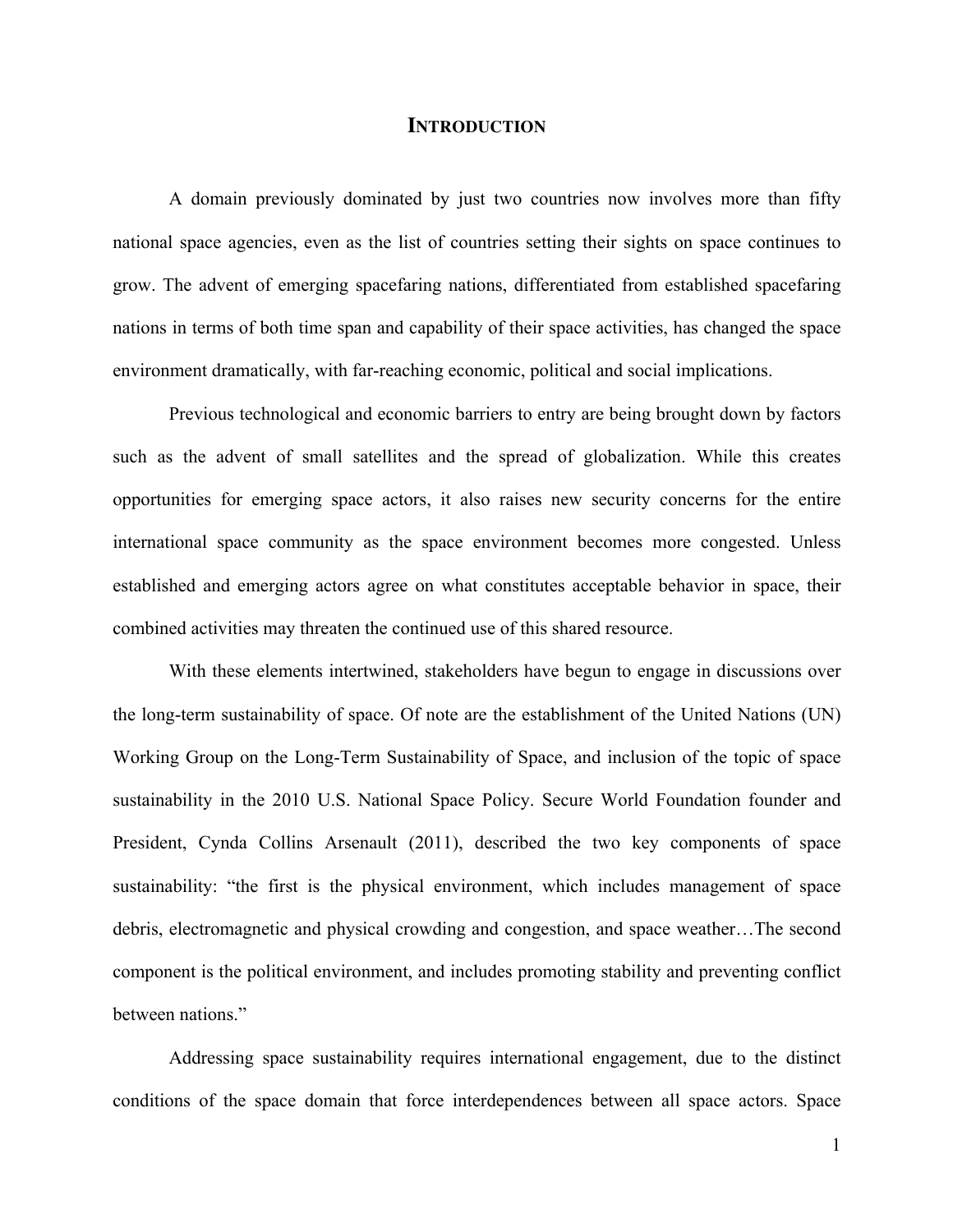debris is a particularly illustrative example, as one actor's decision or negligence that creates fragments in Earth orbit poses long-term threats for all users. Debris can stay in orbit for decades or longer, and even objects smaller than ten centimeters create serious hazards for satellites and human spaceflight missions. This interdependence presents both opportunities and challenges for the advancement of space sustainability by the international community.

In order to stimulate new discussions on this topic, this paper analyzes the driving rationales and major activities of six emerging space actors in three regions of the world: Nigeria and South Africa in Africa, Malaysia and India in Asia-Pacific, and Venezuela and Brazil in South America. At markedly different stages of space development, these countries afford an interesting comparison that provides new considerations relevant to space sustainability.

It is important to note that the emergence of private actors in space has fostered important debates within the context of space sustainability, while the dual-use nature of space technology also presents challenges relevant to this topic. Because of scope limitations, however, discussion will be limited to national, civil space activities.

The paper is organized as follows: Part I discusses the distinct development paths of each nation's space program; Part II puts the previous discussion within a regional context, comparing development paths and identifying shared challenges to explain commonalities and differences within the region; Part III features a case study that draws from the analysis in previous sections to consider the response of emerging space nations to an existing mechanism for addressing space sustainability, the European Union's (EU) draft *Code of Conduct for Outer Space Activities*. The conclusion identifies potential implications to international space sustainability efforts.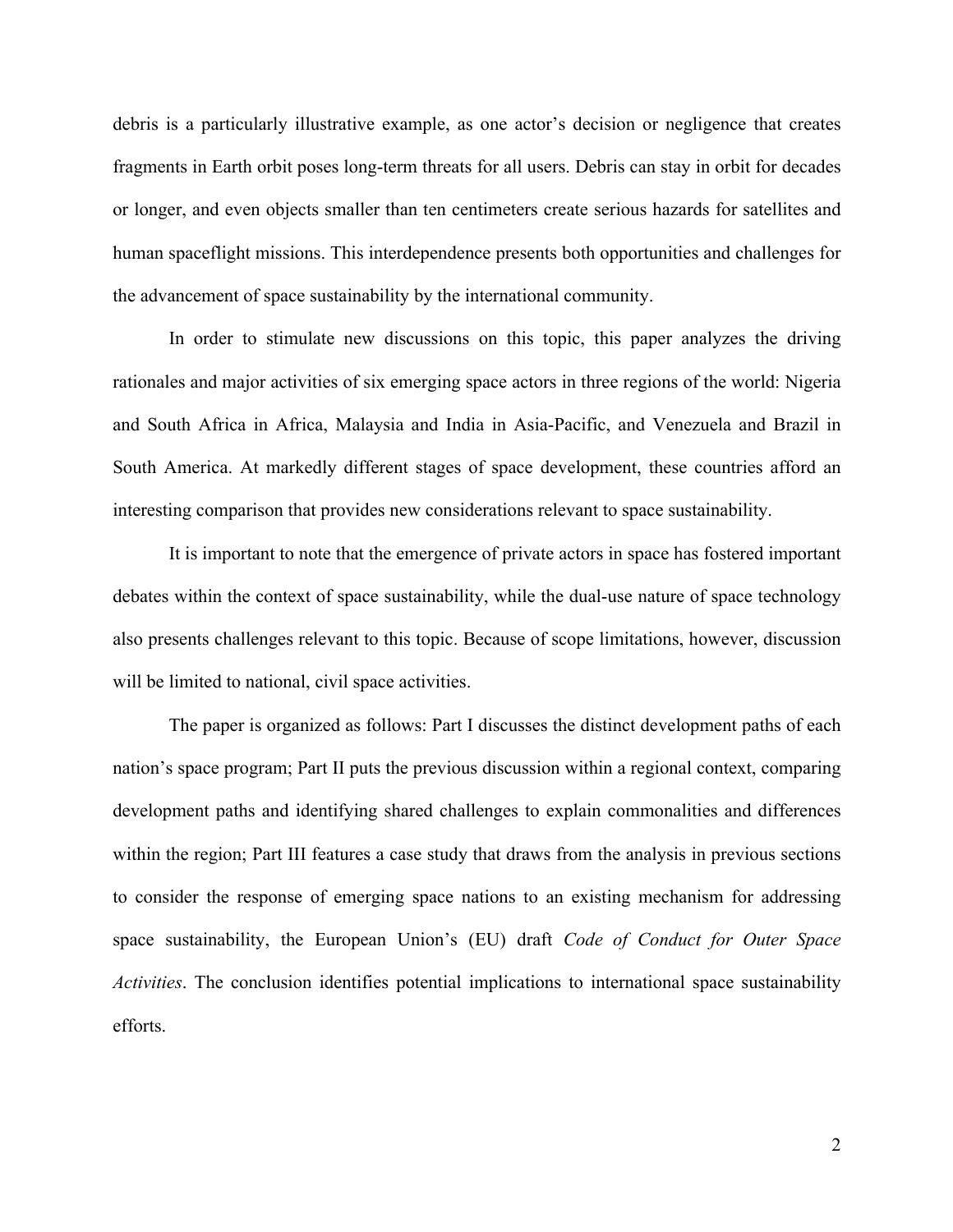# **PART I: COUNTRY BACKGROUNDS & DEVELOPMENT PATHS**

#### **1 Africa Region**

Africa is realizing the benefits of space technology to socio-economic development. Several African countries now have national space programs, focused primarily on using satellite applications to address the many challenges facing these developing countries, such as managing scarce resources and providing affordable rural telecommunications. South Africa and Nigeria lead Africa in terms of their space technology capabilities. Over the past decade, both nations have achieved notable milestones in their national space programs. Through international partnerships, Nigeria launched its first satellites and built up domestic capacity; South Africa recently became the only African country to develop local spacecraft manufacturing capabilities.

# **1.1 Nigeria**

# *1.1.1 Rationale & Major Activities*

Nigeria's national space agency, the National Space Research and Development Agency (NASRDA), has the "broad objective to pursue the development and application of space science and technology for the socio-economic benefit of the nation" and the specific mission to "achieve technological competence in the manufacture and launch of satellites by the year 2025" (NASRDA 2010). Its National Space Policy identifies space technology as "an essential tool for its socio-economic development and enhancement of the quality of life of its people" (National Space Policy 2001), and speaks of achieving a "critical mass" of Nigerian space professionals to enable "self-reliance" in using space for national development purposes (National Space Policy 2001). To achieve this, the policy directs government entities to pursue capacity building through international cooperation and calls for increased space-related education at all levels.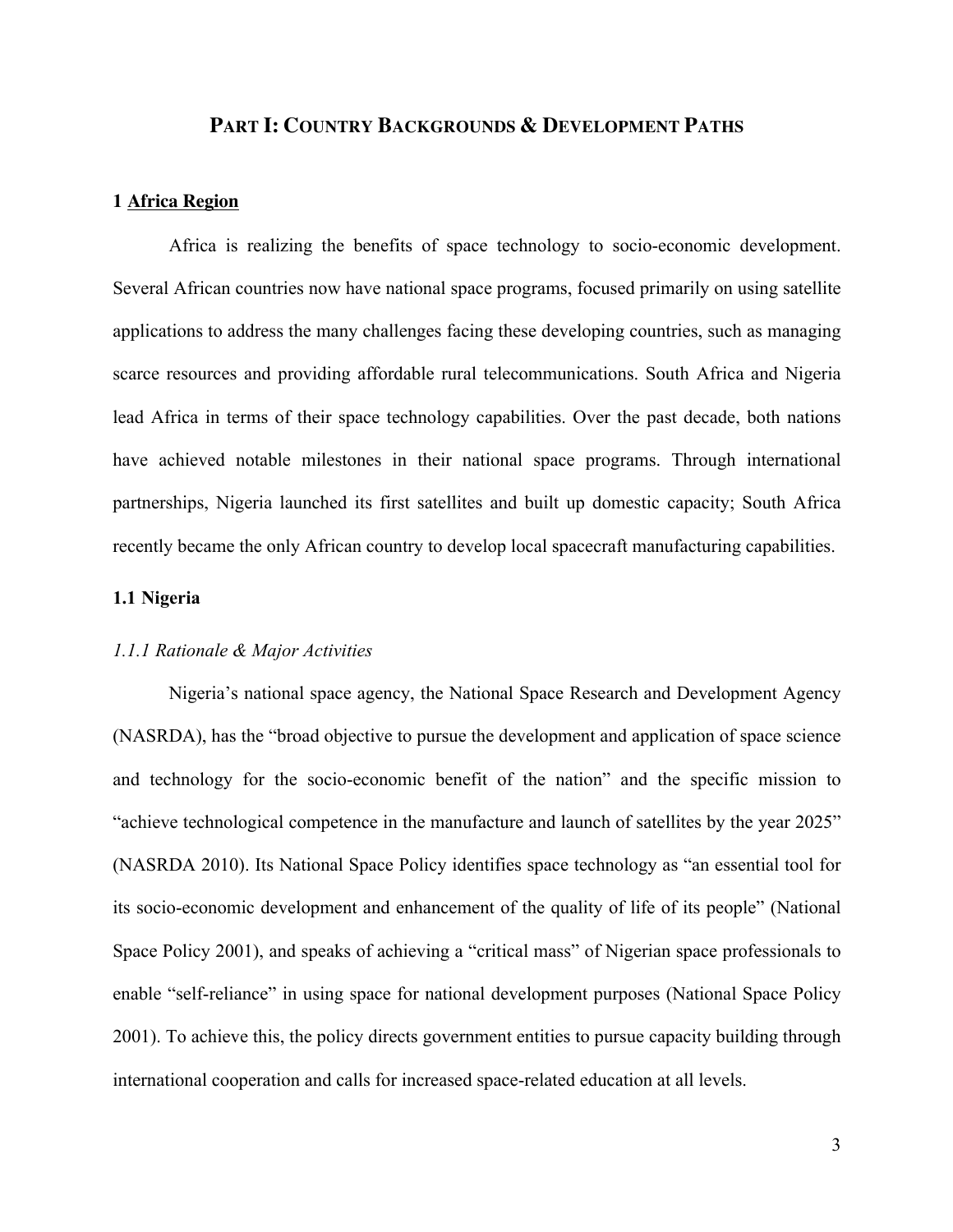Nigeria has taken subsequent steps to fulfill its space policy. Its first satellite, NigeriaSat-1, is a remote sensing microsatellite designed to addresses national development concerns such as resource management and flood-risk mapping (Akinyede and Agbaje 2006). NigeriaSat-1 was built under an agreement with Surrey Satellite Technology Ltd (SSTL), a British company that specializes in small satellite platforms. The contract included a capacity building program to train Nigerian engineers in satellite development and operations (Boroffice 2008).

NigeriaSat-2 is the follow-on remote sensing mission to NigeriaSat-1, also built by SSTL and planned for launch in 2011. As part of NigeriaSat-2's capacity-building program, Nigerian engineers gained hands-on experience at SSTL facilities by developing a training model, NigeriaSat-X. Although not part of the original agreement, the success of NigeriaSat-X led to the decision to launch the training satellite with NigeriaSat-2. Operations will be based in Nigeria, by Nigerian operators, but with backup facilities also at SSTL (D. Wood, Interview with Danielle Wood on African Space Activities 2011). The success of NigeriaSat-X will demonstrate Nigeria's potential for independent space capabilities (Boroffice 2008).

NigcomSat-1 was a communications satellite built by the China Great Wall Corporation, a Chinese state-owned company. NigcomSat-1's services were to include rural mobile telephony, tele-medicine, tele-education, and Internet —all important services for a developing country with a large population and vast geography. Unfortunately, NigcomSat-1 failed in orbit after 18 months, with a replacement being built under insurance coverage for launch in 2012 (Aganaba 2010). Despite this setback, NigcomSat-1's major benefit was a training program for fifty-five Nigerians over two years on communications satellite design and operations (Boroffice 2008).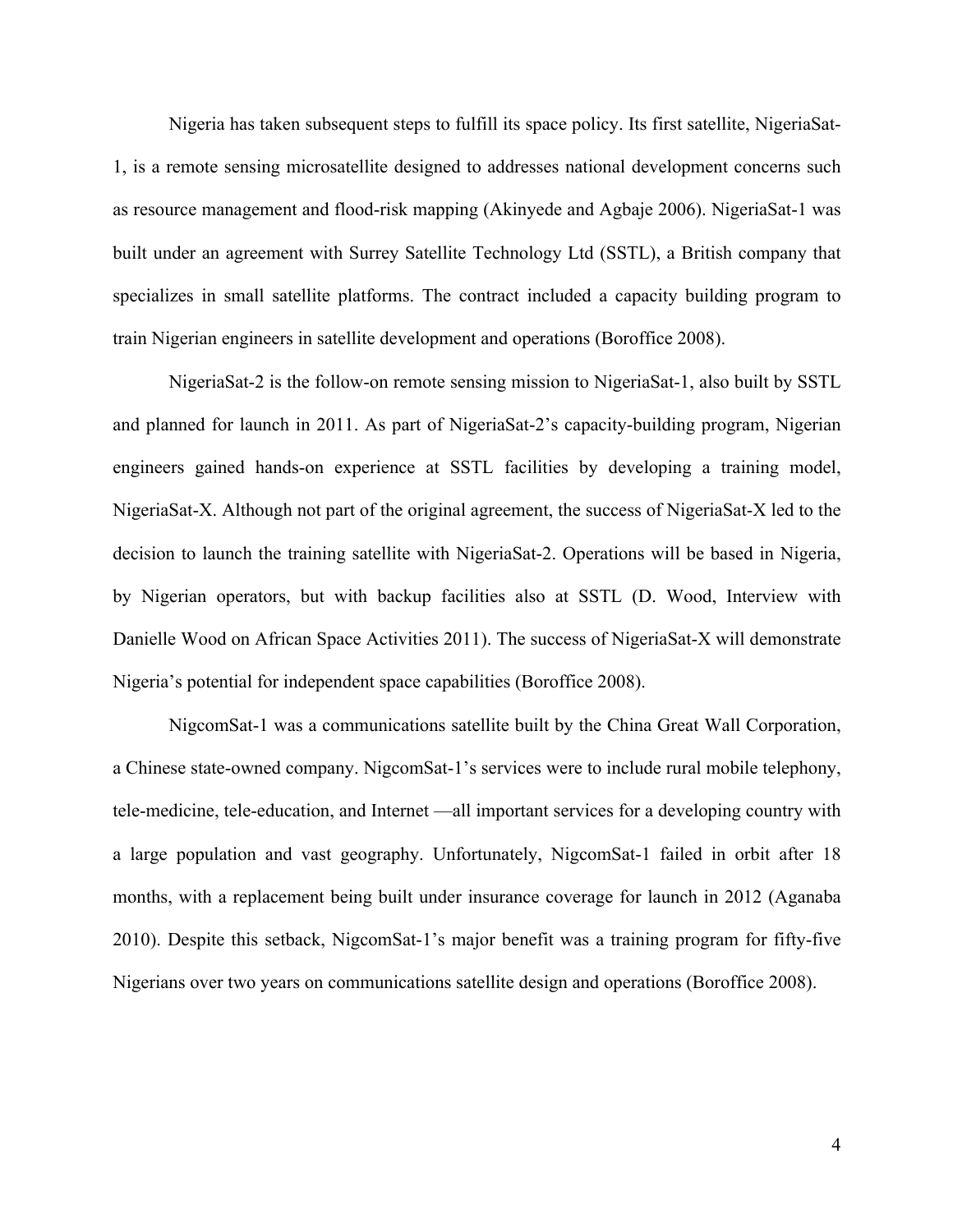# *1.1.2 International Cooperation*

Nigeria is striving to establish regional leadership in space as part of its overall science and technology strategy. Accordingly, it participates in the most prominent regional space initiatives, which will be discussed further in Part II. Nigeria also participates in a number of international space-related initiatives, ranging from the UN Committee on the Peaceful Uses of Outer Space (COPUOS) to the Group on Earth Observations (GEO). Through NigeriaSat-1, Nigeria is also a member of the Disaster Management Constellation (DMC), an international collaboration between five countries with SSTL-built satellites to create remote sensing data products for disaster relief and resource management purposes (Boroffice 2008).

#### *1.1.3 Development Path*

Capacity building through partnerships with more advanced space actors has been a key feature in Nigeria's space program. This approach appears to be working for Nigeria, in terms of acquiring national satellites for addressing the needs of its people. Indeed, NASRDA and other government entities are reportedly using remote sensing data from NigeriaSat-1 to address a variety of national development challenges (Akinyede and Agbaje 2006). However, Nigeria has yet to develop domestic facilities and industries for indigenous satellite manufacturing and launch. Given the current status of the Nigerian space program, as well as its limited budget, it appears that Nigeria must continue its strategy of using international partnerships to fulfill its space policy, at least in the near term. What space actors Nigeria will partner with in the future is not certain, but its willingness to cooperate with foreign commercial space companies could indicate future trends.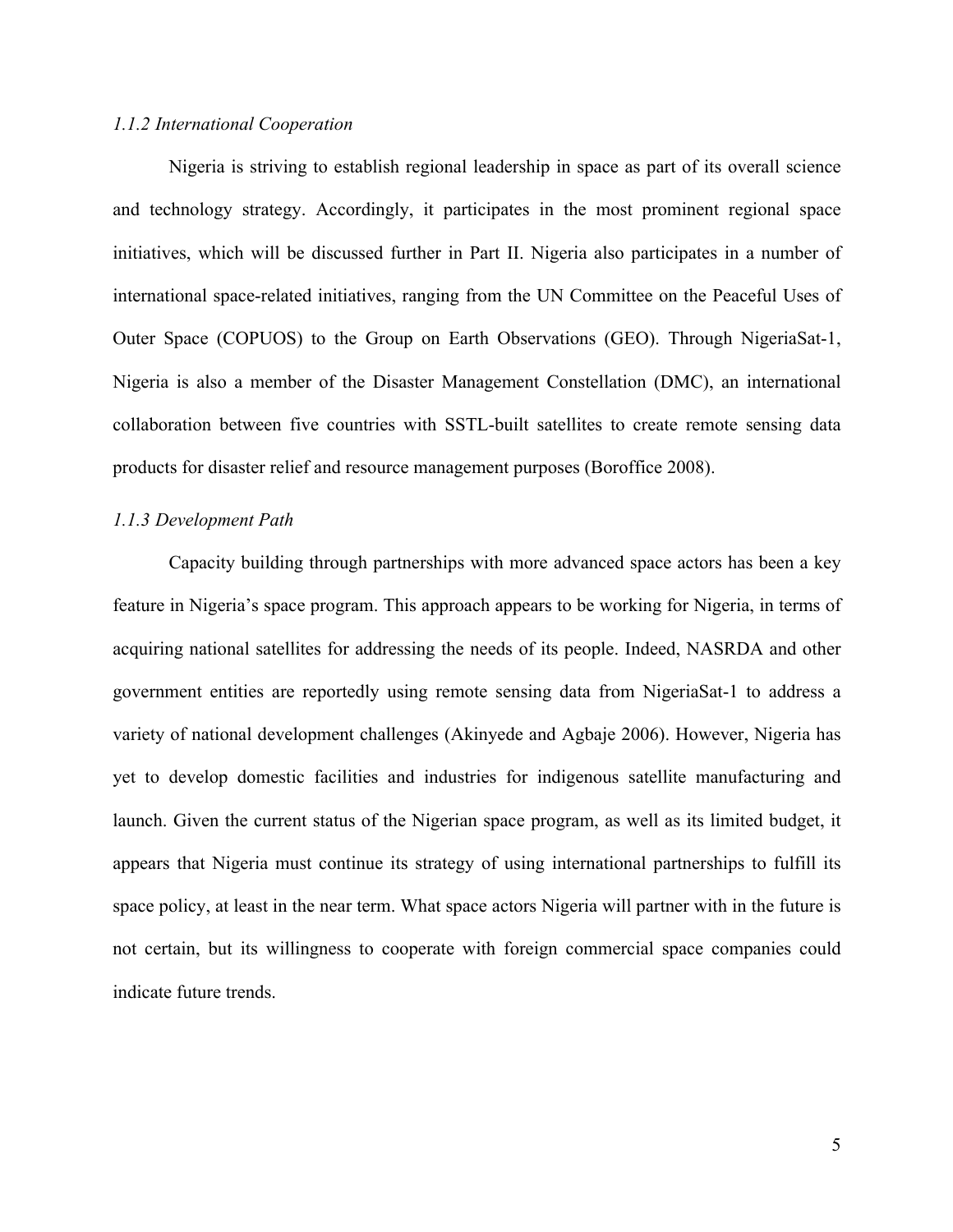# **1.2 South Africa**

#### *1.2.1 Rationale & Major Activities*

South Africa has a long history of space-related activities and the strongest space technology capability in Africa (D. Wood, Summary of Major Space Activities in Africa and Other Developing Regions 2011). Yet, its first National Space Policy was not released until 2009, followed by the launch of its National Space Agency (SANSA) and accompanying National Space Strategy in December 2010. These mechanisms were established to provide much-needed coordination and integration within the already-existing South African space community, in order to maximize the benefits of national space activities to the local population.

South Africa's space program is primarily oriented toward using satellite applications for national development imperatives. Its National Space Policy recognizes that "space systems have become a cornerstone of the modern information and innovation society" and thus aims to guide the "development and implementation of space science and technology to address South Africa's development challenges" (South Africa's National Space Policy 2009). A cornerstone of the policy is to foster a domestic space industry, by articulating a clear and progressive path for the nation's space program, and creating a predictable and stable regulatory environment for its stakeholders (Makapela 2010). Indeed, South Africa's sustainable development requires that it diversify exports, reduce dependence on other countries for high-tech services, and develop an indigenous community of high-tech professionals (South Africa's National Space Policy 2009).

SANSA is charged with implementing the National Space Strategy, which has the vision "for South Africa to be among the leading nations in the innovative utilization of space science and technology that enhances economic growth and sustainable development in order to improve the quality of life for all" (Munsami 2009). For economic growth, the Strategy encourages the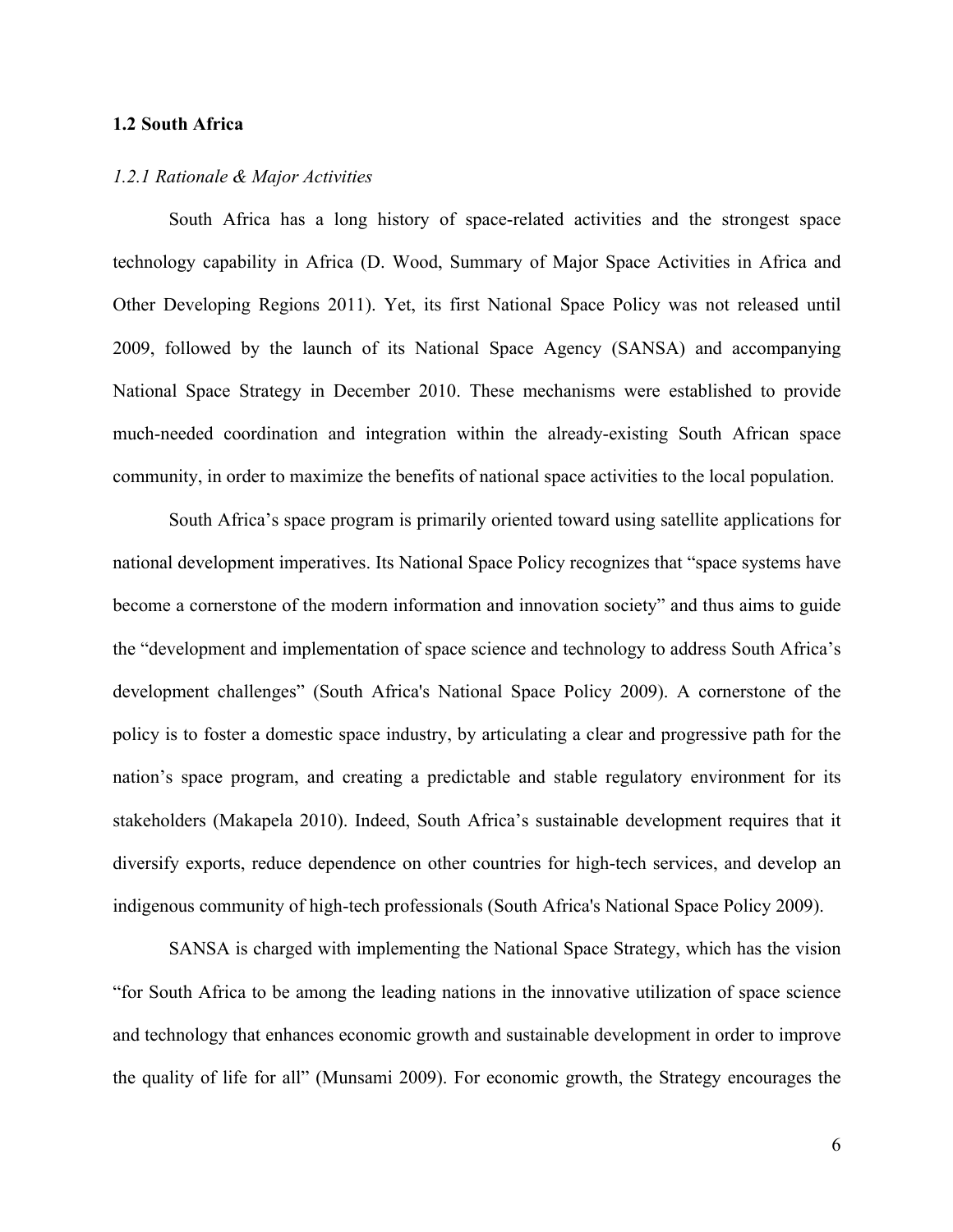development of a domestic industry capable of exporting complete satellites as well as their subsystems and services. For national development, the Strategy seeks space applications for better decision-making and calls for increased public awareness, partnerships with established and developing space nations, and training and technology transfer programs (Munsami 2009).

Launched in 1999, Sunsat was South Africa's first satellite and Africa's first indigenously built satellite. Rather than a government entity, faculty and students at the University of Stellenbosch built the remote sensing microsatellite; hundreds of students gained experience through the satellite's decade-long development, after which it operated for two years (International Astronautical Congress 2010). In 2000, the developers of Sunsat created a spin-off company called SunSpace, of which the South African government is a majority stakeholder (Martinez, Space Science and Technology in South Africa 2008). SunSpace is the only satellite design and manufacturing company in Africa; it also markets satellite subsystems, consulting services, and training programs with clients in Europe, Asia, and the Middle East.

In 2005, the South African government initiated its first satellite program with the goal of building domestic capacity in executing space missions. To achieve this, the government engaged local companies and institutions: the University of Stellenbosch managed the program, SunSpace was the prime contractor, and the government-established Satellite Applications Center (SAC) was assigned satellite tracking and operations. The resulting remote sensing satellite, Sumbandila, was launched in 2009 and still operates with a high-resolution imaging payload optimized for agricultural applications and environmental management. Although its space program is primarily applications-oriented, the South African government's dedication to fostering a domestic satellite manufacturing industry indicates a balanced approach.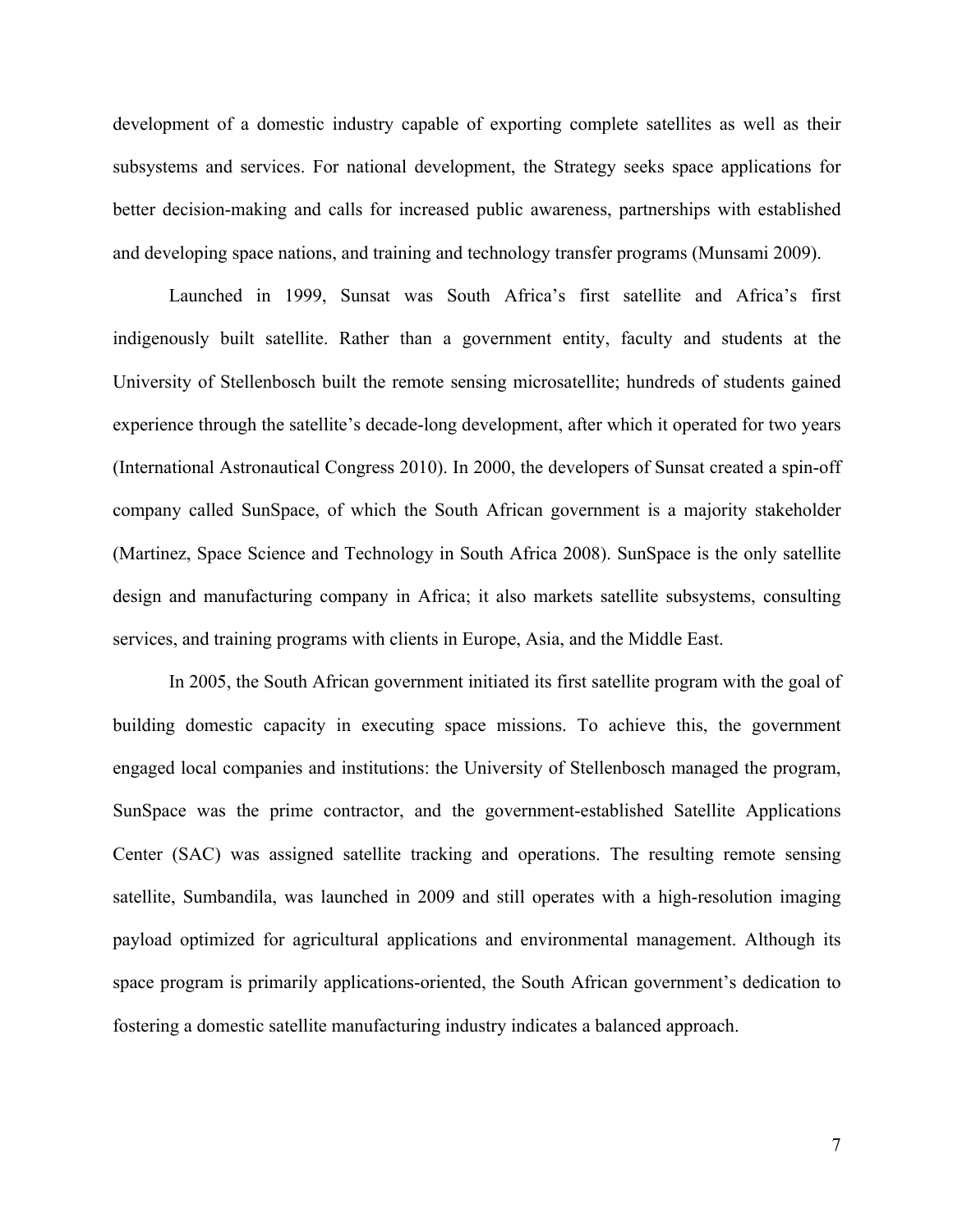# *1.2.2 International Cooperation*

South Africa's National Space Strategy states that South Africa will pursue partnerships with established and developing space-faring countries, while also strengthening training and technology transfer programs. Thus, South Africa is heavily involved in the region's most prominent regional space initiatives, which will be discussed in more detail in Part II, and is also particularly active in the international space community. Most notably, the country has been selected to host the 62nd International Astronautical Congress (IAC) in 2011, a nod to its advancements in space science and technology and an important opportunity to promote its value to the international space community. South Africa is also an active participant in international space forums. For example, it is not only a member of GEO, but also sits on GEO's Executive Committee with thirteen other nations and serves as the Co-Chair along with the United States, the European Commission, and China.

#### *1.2.3 Development Path*

South Africa has never bought a complete satellite from a foreign entity, thereby setting it apart from other African space programs with its indigenous satellite manufacturing capabilities. The government's support of a domestic space industry has been instrumental in fostering these capabilities (Gottschalk 2010). In other areas, South Africa has used capacity building opportunities to capture knowledge exchange and later apply it to national activities. Most notably, South Africa's SAC is an example of a facility that "benefits from the capability to operate satellites even when no national satellite is in orbit. The SAC is able to serve other countries with this capability, and they use these skills at home when they launch indigenous satellites" (D. Wood, The Use of Satellite-Based Technology in Developing Countries 2008).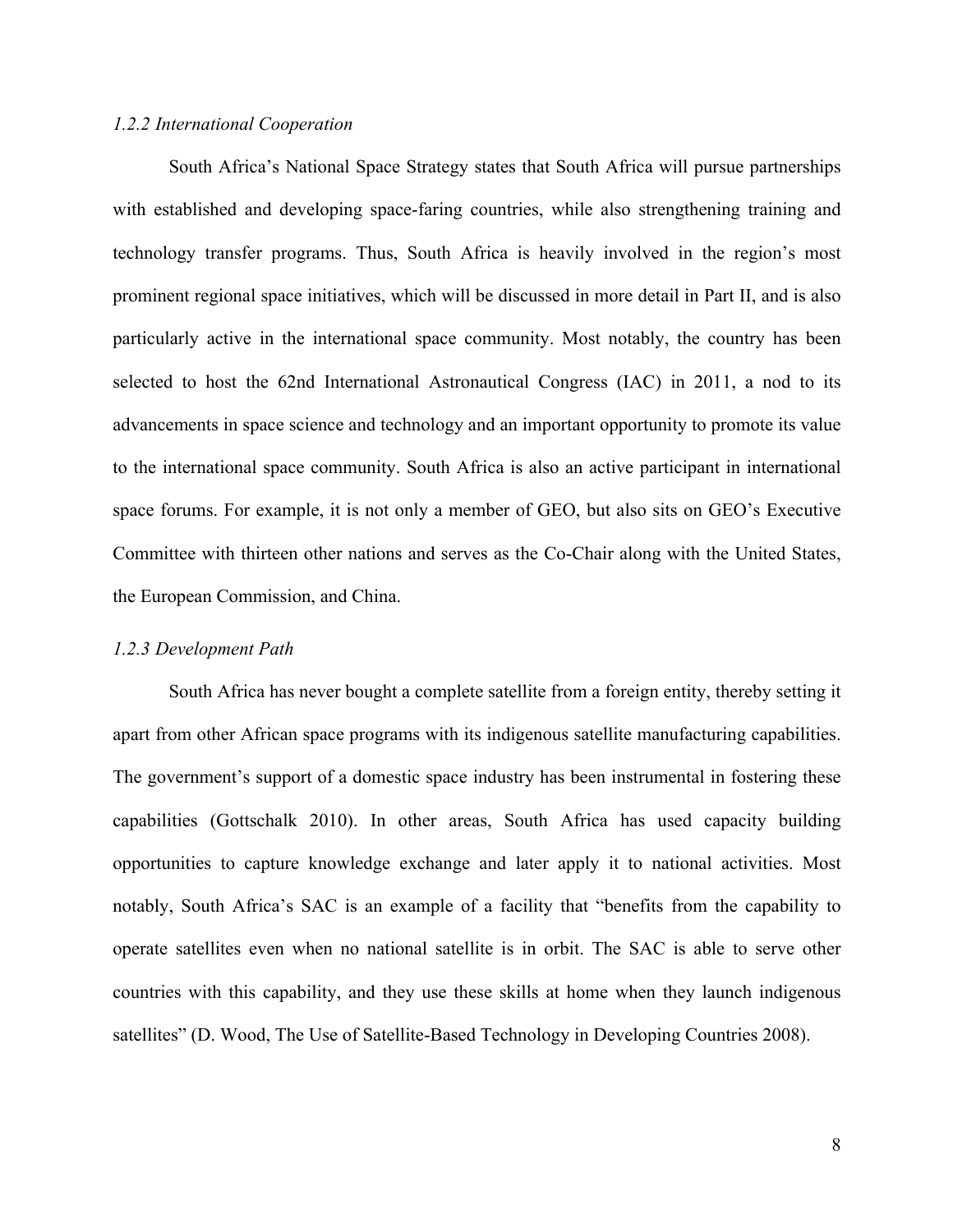However, South Africa is not immune to the many challenges facing developing countries seeking to establish national space programs. Launching SANSA and the National Space Strategy has been a long and drawn out process; even after their establishment, inadequate funding, political support and public awareness are slowing the integration and alignment of South African space activities (Makapela 2010). Thus, although South Africa is considering ambitious plans such as independent launch capabilities, its primary focus will likely remain on applications for socio-economic benefit in the near term.

#### **2 Asia-Pacific Region**

The Asia-Pacific region boasts a diverse collection of space actors whose capability portfolios largely vary. At one end of the spectrum is India, with indigenous space launch assets and a decades-long track record of satellite design and manufacturing. At the other end is Malaysia, whose first steps in microsatellite design were taken just a few short years ago. An examination of both actors offers an enriched understanding into the emerging nature of the region's space actors. India's aspiration of a space program with soft power projection contrasts strongly with the nascent Malaysian program that seeks technology transfer of the most basic variety. Both countries help characterize the rapidly fluctuating Asia-Pacific space posture.

# **2.1 India**

# *2.1.1 Rationale & Major Activities*

Although India's first development of space capabilities can be traced to the Cold War era, the nation's founding motivation for obtaining space assets was strikingly dissimilar from traditional space actors of that time. India's status as a developing country in the 1960s left the country uninspired to assert itself as a major player in space for the benefit of amassing global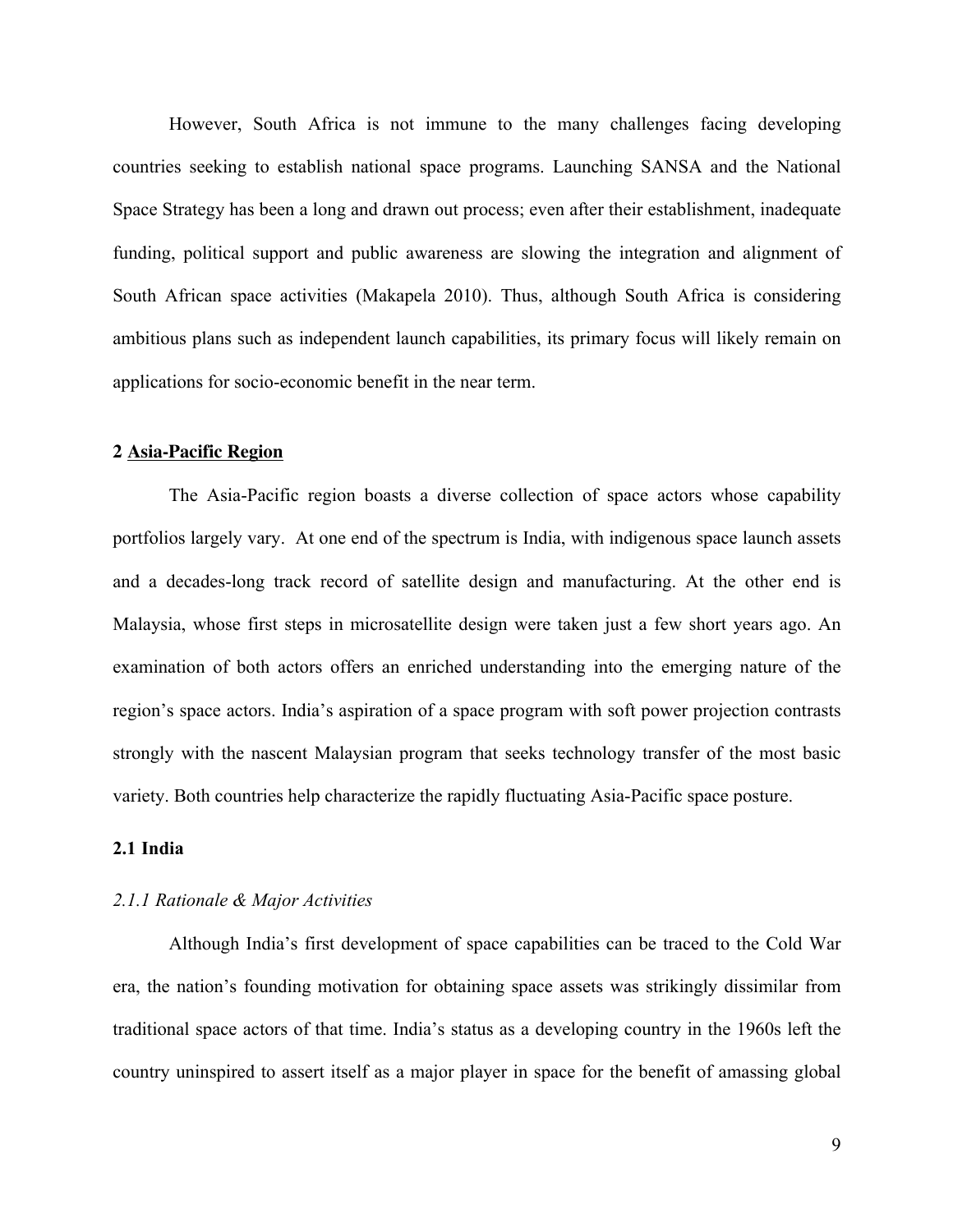influence and prestige (Day 2008). Instead, India's government strongly embraced space activities as a means of addressing the domestic development problems of its population (Day 2008). Thus, the first sixty years of the Indian Space Research Organization (ISRO) were marked by achievement in the use of space applications for Indian society. Design and development of Indian space assets, and more specifically Earth-orbiting satellites, centered on building capacity in remote sensing and telecommunications.

ISRO has used its remote sensing satellite capabilities to offer deep insight into a wide range of Indian resources. The Indian Remote Sensing (IRS) satellite system currently maintains nine satellites in orbit that transmit data directly to nearly 500 Village Resource Centers (VRCs) (Space Technology Enabled Village Resource Centre (VRC) 2007). VRCs connect villagers to IRS data about their geographic region. IRS data is generated for topics of practical relevance to resource management such as the discovery of new sources of clean water, the monitoring of reservoirs and the distribution of clean water to the population (Space Technology Enabled Village Resource Centre (VRC) 2007).

Remote sensing has been a space-based technique with numerous benefits to a developing country like India. Equally important, however, has been India's use of telecommunications satellites in space applications. The India National Satellite (INSAT) program is one of the largest telecommunication satellite programs to serve the Asia-Pacific region, with twenty-four satellites launched over nearly three decades (Geo-Stationary Satellites 2008). INSAT provides services for broadcast television, weather and disaster forecasting, as well as emergency response (Geo-Stationary Satellites 2008). INSAT is the primary communications conduit for VRCs, and the program connects over 305 rural hospitals across the country for tele-medicine and 35,000 classrooms for tele-education (Current Programme 2008).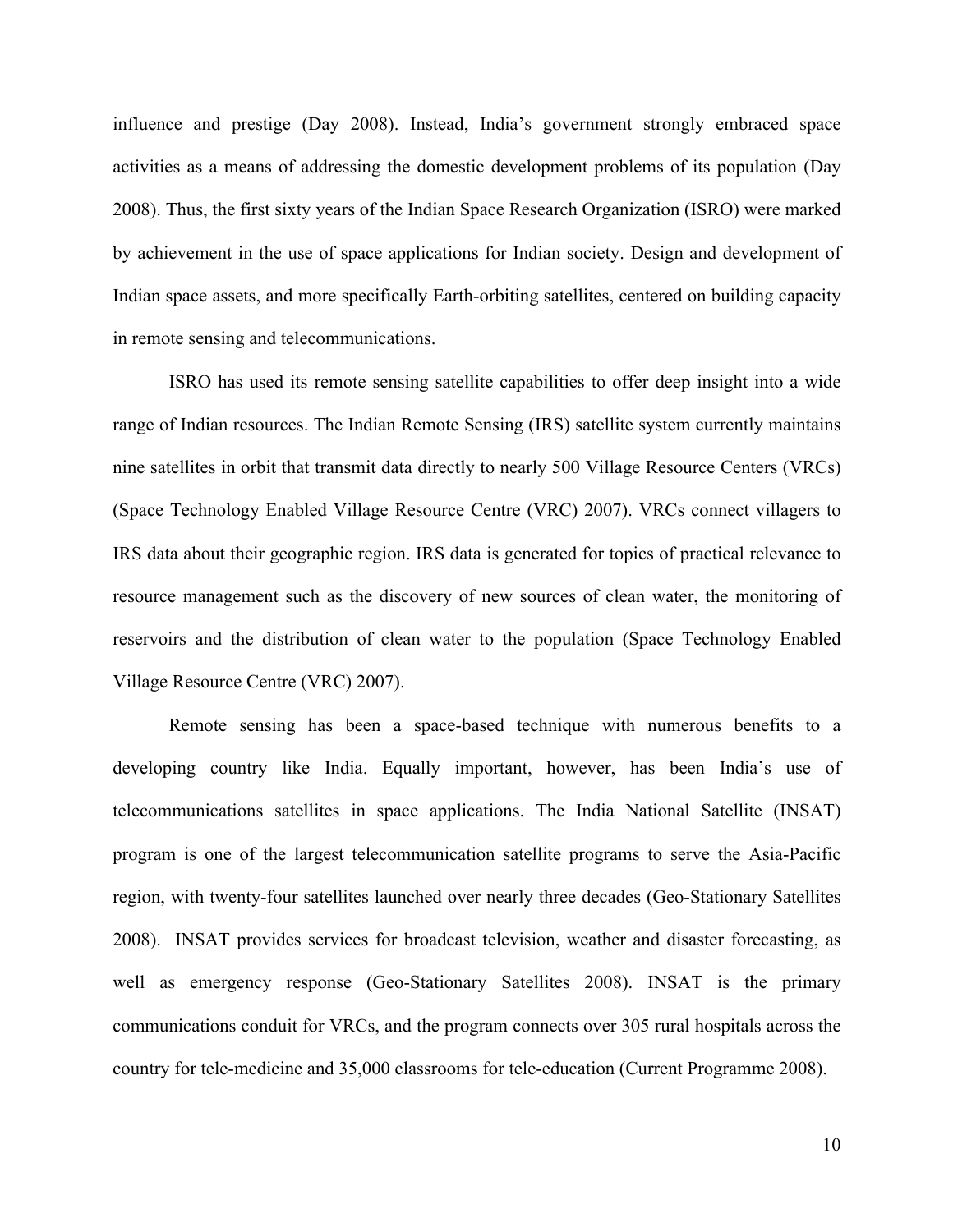# *2.1.2 International Cooperation*

India's cooperative space activities can be primarily characterized as technology acquisition and transfer programs. Most of these activities have been bilateral arrangements with former Cold War powers like the United States and the Soviet Union. In addition to these bilateral agreements, India has been a member of COPUOS, and has also been an active participant in the Asia-Pacific Regional Space Agency Forum (APRSAF), but not the Chineseled Asia-Pacific Space Cooperation Organization (APSCO). Further discussion on Indian choices in regional coordinative participation will be included in Part II.

#### *2.1.3 Development Path*

Historically, India's progression as a robust, capable nation in space is rooted in a path that first acquired hardware and technology from more advanced spacefaring nations, and then later developed similar hardware indigenously. India's space launch capability can first be traced to its use of French-, British-, Soviet- and American-built sounding rockets for scientific research in the early 1960s (Speier 2007, 193). Several times throughout the decade, Indian researchers visited the United States to study space launch techniques from the National Aeronautics and Space Administration (NASA) (Speier 2007, 193). Finally in 1980, India launched its first indigenously built space launch vehicle, which carried an Indian satellite into Earth orbit (Haté 2008, 1). It should be noted this first launch vehicle closely resembled the American rocket Indian researchers studied in the 1960s (Speier 2007, 194).

India's transformation to a traditional space power is a narrative that is still being written. Indian space ambition continues to grow and become more sophisticated, with a long-term vision of achieving the ultimate symbolic space activity, human spaceflight. ISRO has received government funding to begin a four-year development program to mature specific technologies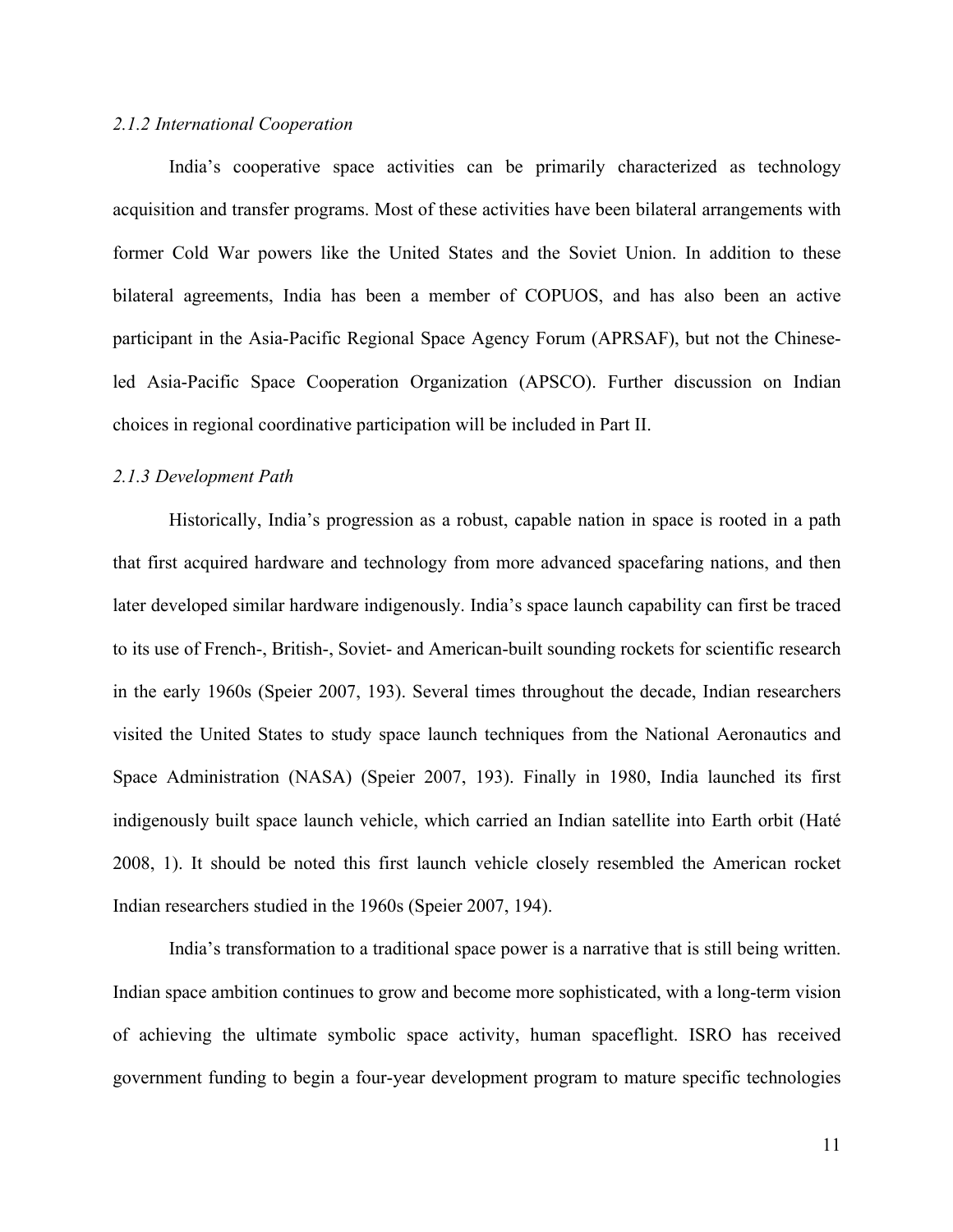such as a crew capsule. If these initial steps prove successful, ISRO plans to solicit the government for further funding to conduct test flights to assess environmental conditions necessary for human flight (Morring 2010). Although ISRO has an official vision of developing a human spaceflight program by 2025 (Space Vision India 2025 2008), it is difficult to determine how the program will advance in the near term. Regardless of what ISRO actually achieves in this realm, the institutional declaration of human spaceflight ambition is perhaps the most telling indicator that India has embraced space capability as a geopolitical asset.

#### **2.2 Malaysia**

#### *2.2.1 Rationale & Major Activities*

Malaysia is a relative newcomer to the spacefaring community. It would be fair to say that Malaysia is interested in utilizing space for its own national development, but in a far more nuanced fashion than the direct application of satellites for aiding national development. Rather, Malaysia has gone after symbolic activities as well as satellite technology demonstration programs that are meant to bolster the country's scientific and technological prowess. Much of the driving inspiration to engage in space activities fell under former Prime Minister Dr. Mahathir bin Mohamad's vision to modernize and expand Malaysia's economy. The prime minister sought a knowledge-based economy for Malaysia by 2020, and the establishment of a space agency was one of the mechanisms devised to realize this goal (D. Wood, Interview with Danielle Wood on Malaysian Space Activities 2011).

Although Malaysia officially formed the National Space Agency in 2002, the country can trace its first activities in space to the 1996 launch of Malaysia's first satellite, Malaysia East Asia Satellite (MEASAT-1). MEASAT-1 was a commercial communications satellite that was developed to provide Malaysia with a greater communications infrastructure. The satellite was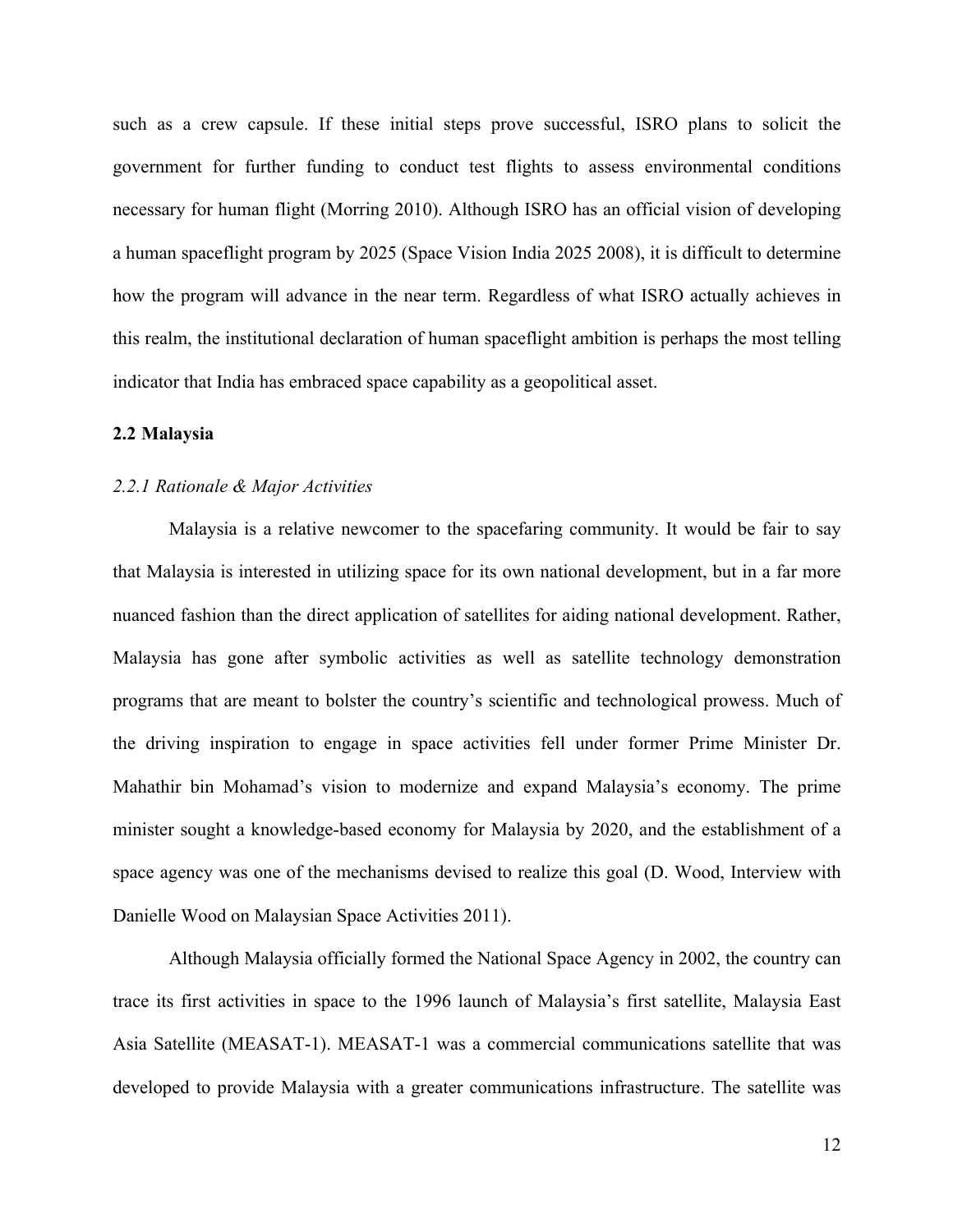followed up with two more launches, MEASAT-2 in 1996 and MEASAT-3 in 2006.

This first utilization of commercial space assets speaks to Malaysia's general interest in space development. The country has not demonstrated a desire for space capabilities to directly aid national development; instead, Malaysia's leadership is motivated by potential economic investment in the fields of science and technology, gained as a byproduct of inspiring spaceflight activities. This motivation is evident in the organizational make-up of the Malaysia Space Agency. One of the agency's four divisions is devoted to education and outreach, which includes the agency's first major program, the National Planetarium (Our Organization 2011).

# *2.2.2 International Cooperation*

Malaysia has embraced international cooperation for space activities in two ways. First, almost all of its first steps in space have involved bilateral cooperation and acquisition from private companies in Europe and Asia. Malaysia's microsatellite design programs were started through international technology transfer programs; its launch vehicle rides were all acquired through international arrangements with launch providers in the United States, Europe, and Russia, and will continue to do so for the foreseeable future. Second, Malaysia maintains membership in COPUOS and APRSAF, but not the Chinese-led APSCO.

#### *2.2.3 Development Path*

The MEASAT Program offered Malaysia its first significant steps in space. The country capitalized on this with the establishment of the Malaysia Space Agency, known in Malay as Angkasa. Angkasa is charged with providing national leadership in education and space science research, in order to realize the vision of "harnessing space as a platform for knowledge generation, wealth creation and societal well-being" (National Space Agency, Angkasa 2011).

In carrying out this vision, Angkasa has devised two microsatellite missions to low Earth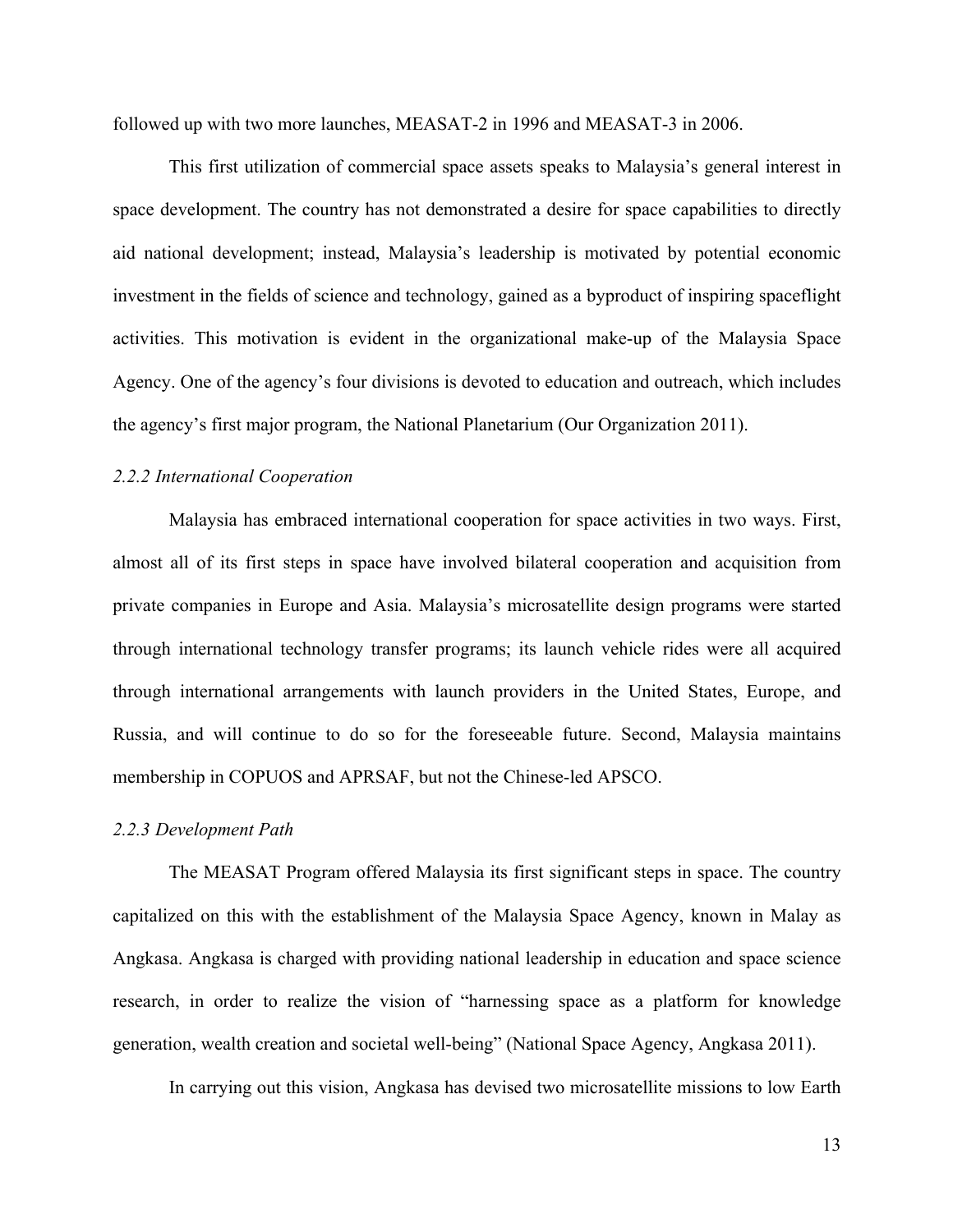orbit. In 2000, Angkasa launched the microsatellite, Tiungsat-1, for Earth observation imaging. The mission was a technical trailblazer because its orbital inclination was nearly equatorial, while most imagery satellites maintain much higher inclinations, often neglecting equatorial regions (D. Wood, Interview with Danielle Wood on Malaysian Space Activities 2011). This was done so the satellite could focus its imagery on Malaysia. Tiungsat-1 was developed through a technology exchange between Angkasa and the British microsatellite manufacturer, SSTL (Wade n.d.), then launched aboard a Russian Proton rocket from Baikonur.

In the summer of 2009, Angkasa launched another microsatellite, Razaksat, but called upon the South Korean company Satellite Technology Research Center for its development (Wade n.d.). This satellite was also used for imaging, and was launched at the Kwajalein Atoll by the Space Exploration Technologies (SpaceX) launch vehicle, Falcon 1 (Smith 2009). Malaysia's path of bilateral acquisition at the outset of their program is similar to many other developing nations that have transitioned to capacity building following initial acquisition.

Remarkably, Malaysia has also participated in human spaceflight. In 2007, the first Malaysian in space was sent to the International Space Station aboard a Soyuz spacecraft (Hassan 2006). The Malaysian was sent to orbit as part of the terms of a fighter jet sale with Russia (Mustafa 2007). The Russians paid for the one-time training and transport of the Malaysian passenger and his back-up crewmember (Mustafa 2007). Not surprisingly, this milestone in Malaysian space history was touted highly as a significant event to encourage a greater interest in science and technology within Malaysia (Hassan 2006).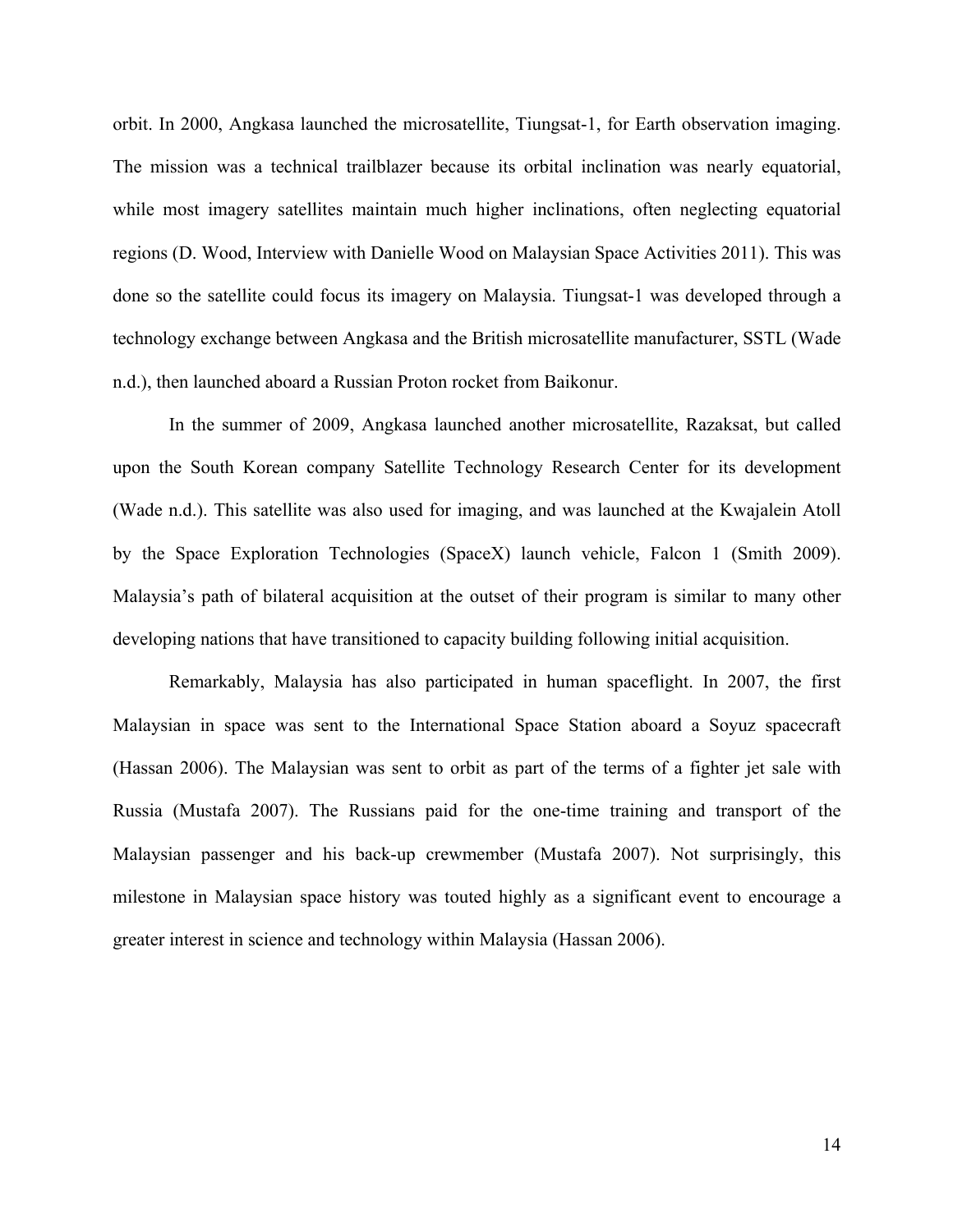# **3 South America Region**

Space has been a relatively recent phenomenon for South America, taking off through partnerships with established spacefaring actors. Interests in space have been driven primarily by the alignment of science and technology investments with larger national development strategies. Brazil's intentions mirror those of established space powers in terms of scope, with an interest in showcasing the country as a global power. Alternatively, Venezuela's space program focuses on satellite applications to address societal concerns, emphasizing technology transfer and capacity building. Their experiences glean lessons both on how the South American context has shaped space interests and how each country's priorities impact space efforts in important ways.

#### **3.1 Brazil**

# *3.1.1 Rationale & Major Activities*

The largest country in South America has "an evident space vocation" (Monserrat Filho 1995) and has long considered space a natural step to pursuing national and international goals. Begun in the 1960s during the military dictatorship (Harding, 2007), the space program was turned over to civilian hands and in 1994 the Brazilian Space Agency (AEB) was formed. It is organized under the National Program of Space Activities (PNAE), which lays out the space strategy in ten-year increments, and is coordinated by AEB with other relevant institutions. The program has undergone three phases of research, training, basic technological development, and is currently in the commercial phase (Castilho Ceballos 1995).

For Brazil, space is a strategic investment to advance such diverse goals as resource management, economic development, and greater international prestige. The 2005 PNAE explains that it serves "to empower the country to develop and use space technology to solve national problems…benefit Brazilian society…[and] improve the quality of life" (AEB 2005,

15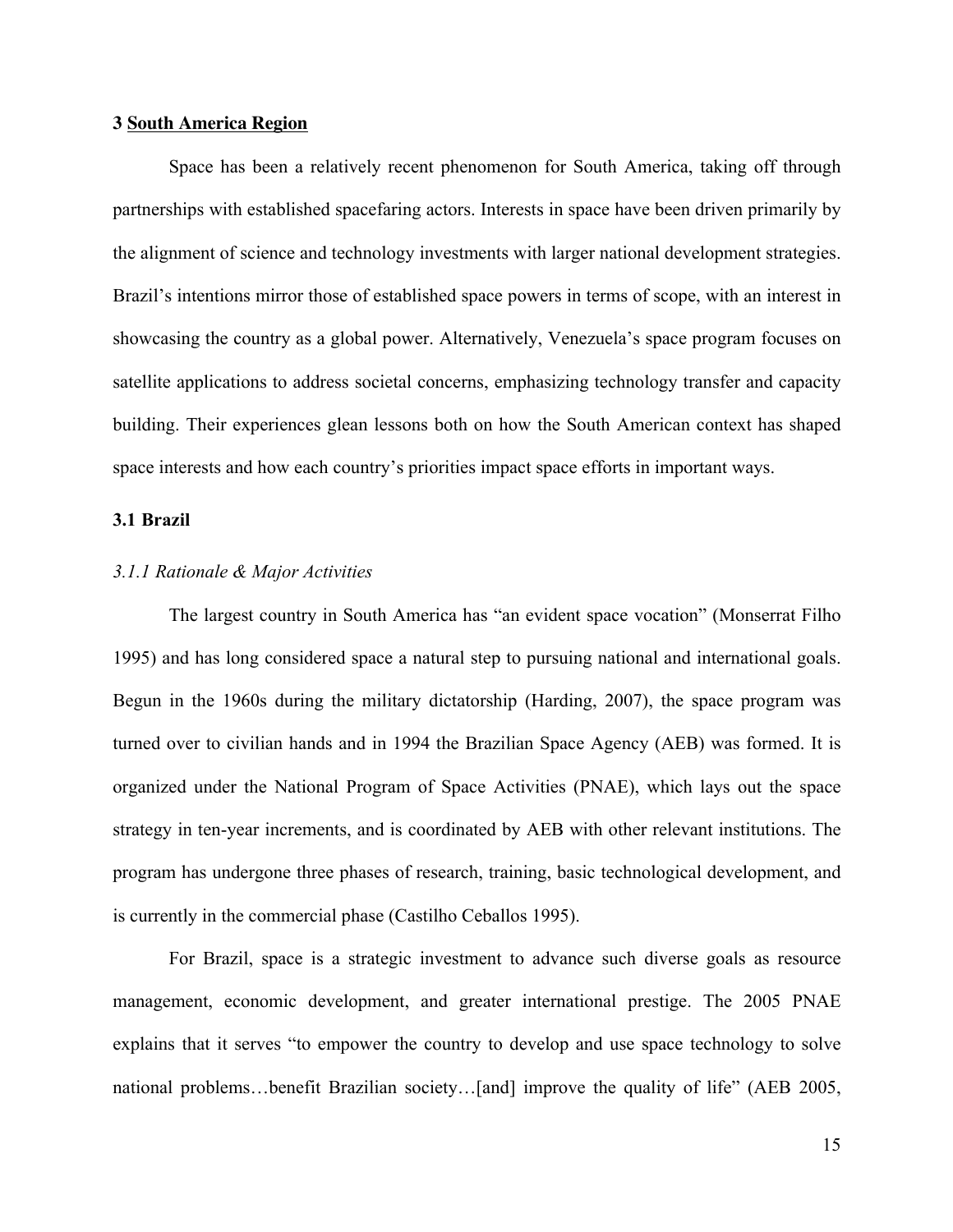13). Space activities are also tied to a strategy to increase Brazil's prestige and standing in the world stage, strengthen the country and secure its independence. Both sets of goals have influenced a broad program, emphasizing applications and launch infrastructure development.

Remote sensing continues to be an important priority and a number of programs have grown in this area. The first satellites developed under the Brazilian Complete Space Mission (MECB), established in 1979, were the SCD-1 and 2 (Data Collection Satellites) remote sensing satellites. Their follow-on program is Brazil's most prominent success in space, the China-Brazil Earth Resources Satellites (CBERS) program, officially begun in 1988. Three CBERS multispectral, high-resolutions satellites have been launched from China, with two more under development. The program purportedly "enabled the development of the most accurate and comprehensive system of deforestation monitoring in the world" (Faleiros 2009).

Securing independent access to space has also been a priority for power projection. One expert described the possession of a launch vehicle as "the critical item for the most important demonstration of a nation's power" (Bartels 2010, 149). It has also been important for commercialization, an activity deemed critical to enable a return on investment. Brazil has built two launch facilities, including the Alcântara Launch Center (CLA), the closest launch pad to the equator in the world. A deal for the launch of Ukraine's Cyclone-4 from the CLA shows some progress in commercialization of the launch facility (Henriques da Silva 2005). However, development of the four-stage Satellite Launch Vehicle (VLS-1), started in the 1980s, has seen three failed prototype launch attempts, with the most recent one ending in tragedy. The 2003 accident, which killed 21 technicians at the CLA, resulted from management and funding issues, a discovery that forced renewed government commitment to the program. A revised timetable plans the first satellite launch to low-Earth orbit (LEO) for 2012 (*Agence France-Presse* 2008).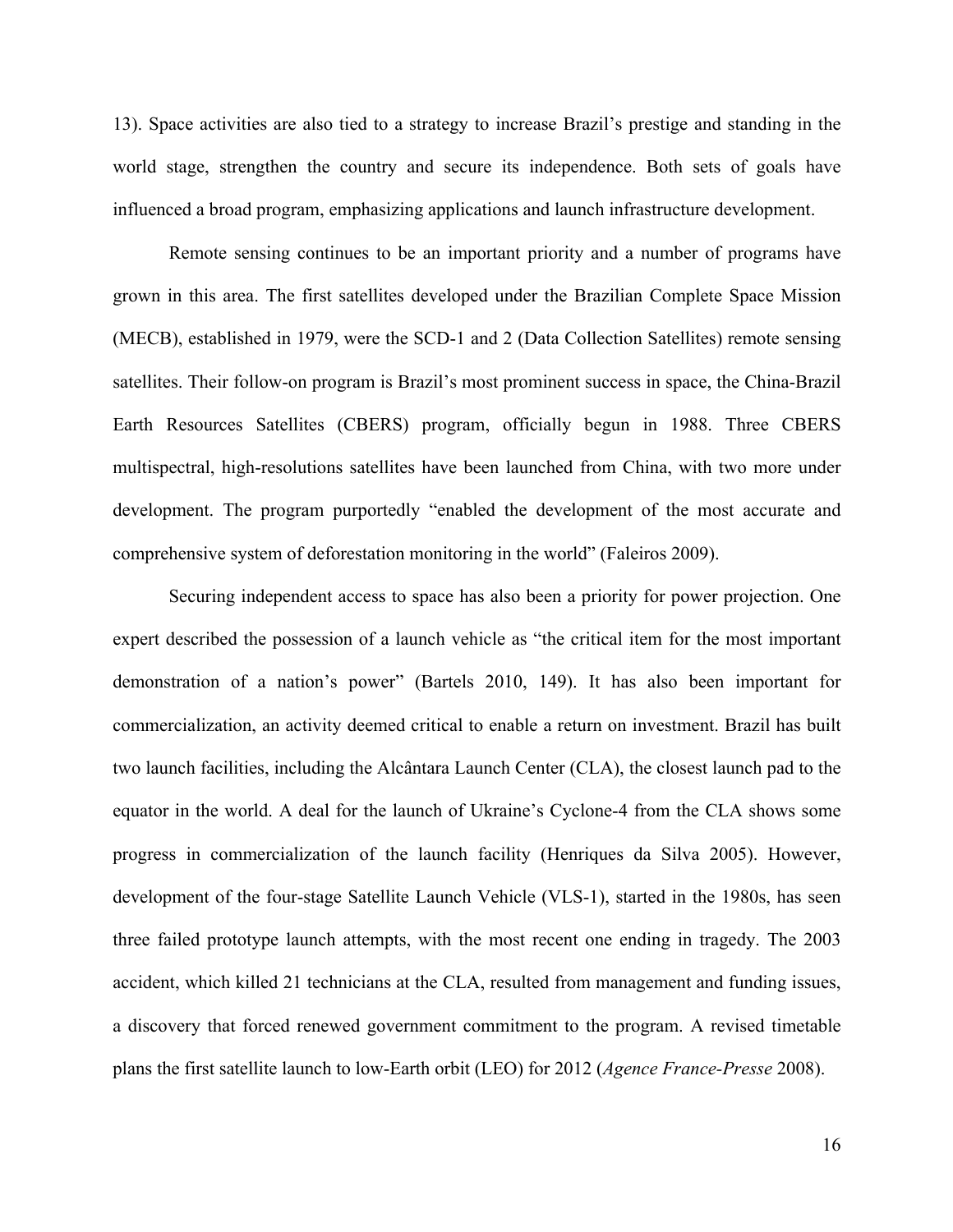# *3.1.2 International Cooperation*

In addition to its active involvement in multilateral forums, particularly at the UN level, Brazil has considered international space cooperation as necessary to lower costs and expose Brazilians "to the most sophisticated forms of human knowledge" (Henriques da Silva 2005). Cooperation also increases the transparency and legitimacy of the space program as an advanced, stable and peaceful endeavor. These benefits result from cooperation that is "oriented not just by occasional offers, but by answering national needs…not [just] technical assistance, but joint development" (Monserrat-Filho 1997, 153). Sino-Brazilian cooperation, for example, was spurred by a decision to "reduce the constraint of a policy previously based on a preferential alliance with the United States" (Altimani 2005), a policy shift that was prioritized during President Lula da Silva's administration (2003-2010) as "autonomy through diversification" (Vigevani and Cepaluni 2007). CBERS thus contributed to two goals: diversifying relationships with countries of shared foreign policy principles, and favoring initiatives with developing countries (AEB, PNAE 2005). Consistent with the latter aim, the successful program has been lauded as the first South-South high technology cooperative agreement (Zhao 2005).

#### *3.1.3 Development Path*

Brazil's space activities have featured projects enabling technology transfer and costsaving measures, while bolstering efforts to develop advanced indigenous capabilities. These have allowed the country to gain increased independence and prestige, another success in its policies to harness advanced science and technology for its development.

Future success of the program will depend on the resources allocated. While funding has been more stable since 2003, it is still insufficient. National Institute for Space Research's (INPE) director Gilberto Câmara Neto blamed economic and cultural reasons, arguing that only a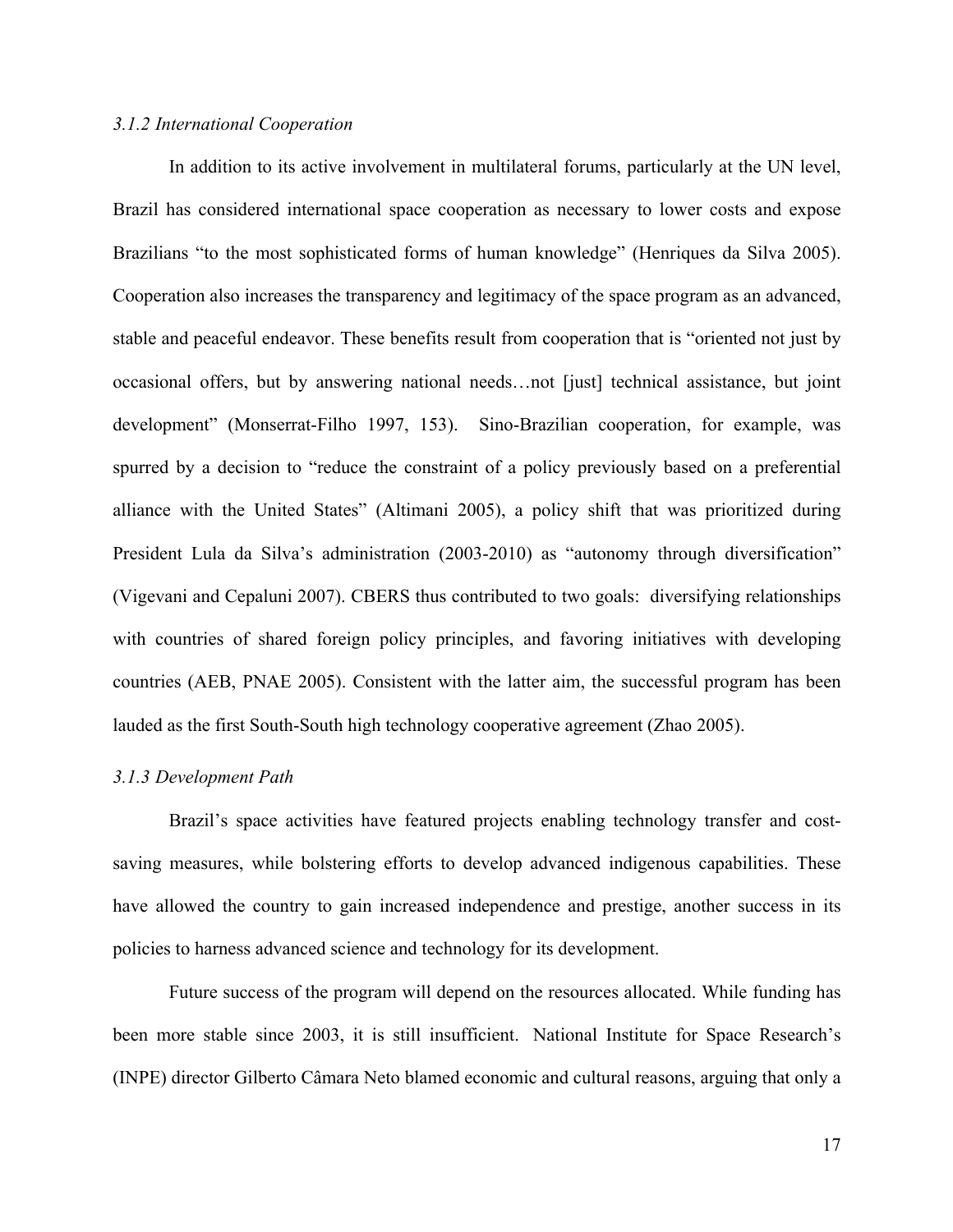"massive investment" in science and technology will enable future prosperity, but that "we must show that there is a real return to society" (Câmara Neto 2010, 114, 117). Yet public support is an open question, largely unknown (Monserrat Filho, Remarks on Brazilian space laws 2005). The absence of "a well-defined vision and mission" that is both recognized and supported by the Brazilian society has been described as a "major cause" of difficulties (Rollemberg 2010, 77). The success of Brazil's space program may depend on how it manages these interrelated issues: resource allocation and public support.

#### **3.2 Venezuela**

#### *3.2.1 Rationale & Major Activities*

Venezuela's investments in space are part of an initiative to harness science, technology and innovation for economic development within the "Bolivarian socialist revolution" project. The symbolic value of space and the indigenous production of advanced technology has become part of the government's ideological initiatives. Former president of the Venezuelan Space Center (CEV) Nuri Orihuela, said the VeneSat-1 program was breaking the "shackles of technological domination," and was the first of many satellite technology "repossession" programs (TeleSUR 2007). Targeting isolated, low-income communities in the country, it enforces a "democratization" of these allegedly elitist technologies (*El Nacional* 2010; MCTI, Satélite Simón Bolivar: Venezuela sigue en lo alto 2011). Interestingly, while steeped in the ideological rhetoric of the leadership, space activities have responded to concrete national needs.

The foundational phase  $(2005 - 2007)$  of a twenty-year-long plan enabled the creation of CEV in 2005, which gave way to the Bolivarian Agency for Space Activities (ABAE) in 2007. The ongoing capacity-building phase (2008 – 2013) includes the VeneSat-1 program, discussed below, development of the first Venezuelan-built satellite, as well as regional projects (Lombardi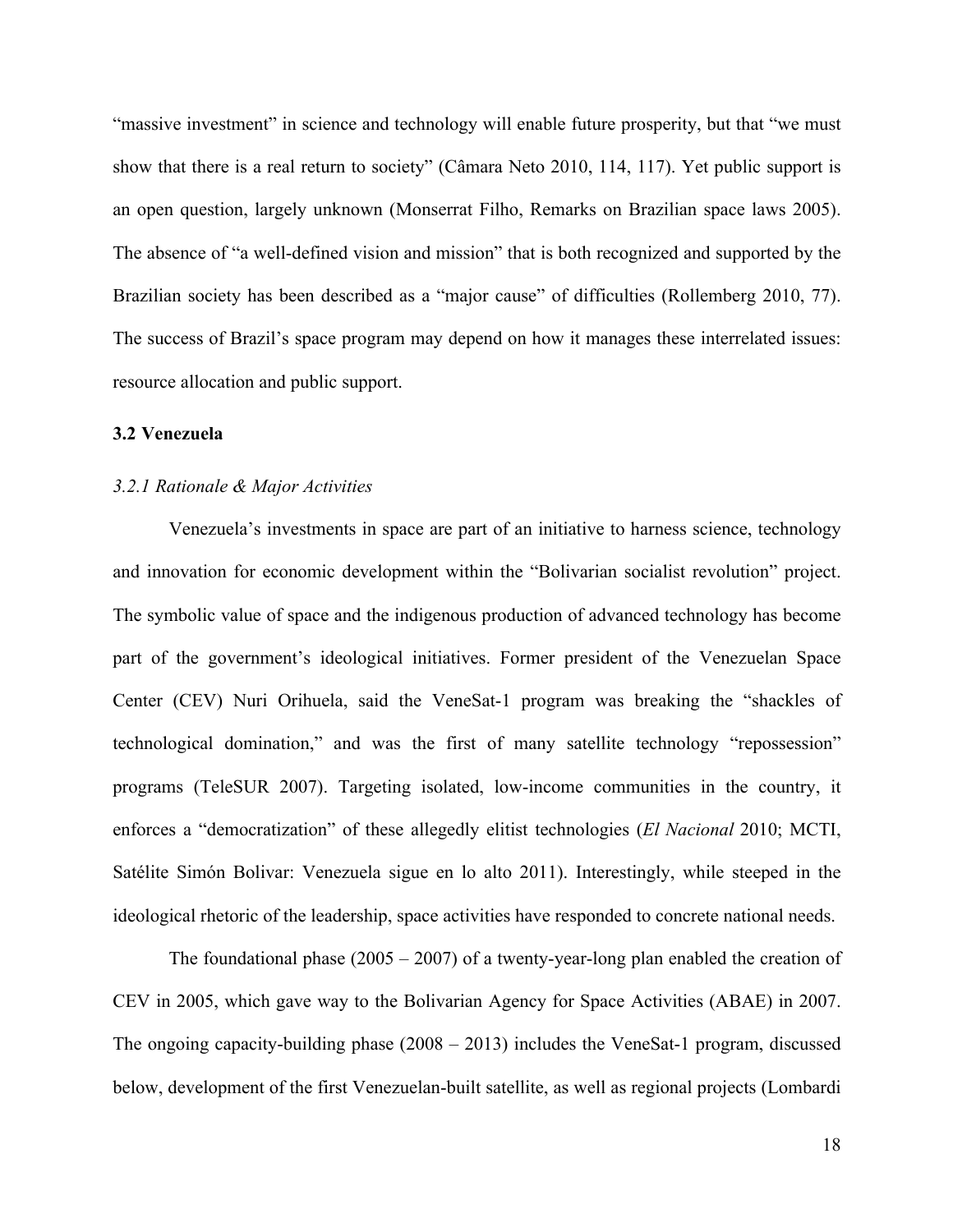2007). A future consolidation phase  $(2013 - 2023)$  expects the bolstering of regional activities and continued development of satellites to address regional needs.

The VeneSat-1 program began in 2005 with a \$400 million contract under which the China Great Wall Corporation designed, built, tested and launched a geostationary telecommunications satellite, and supplied accessory and ground control systems (Huanxin 2005). The "Simón Bolivar" satellite was launched on December 2008 from the Chinese Xinchang launch base (CANTV 2011). The satellite establishes communication links for basic data and telephony, video, internet, tele-medicine and tele-education services (Acevedo et al. 2010). In addition to these social programs, the government has emphasized the training and education of Venezuelans in satellite manufacture and operation, also included in the deal.

Follow-on efforts have focused on two remote sensing initiatives. The first is the Venezuelan Remote Sensing Center (CVPR); begun in 2001, CVPR will be the country's first remote sensing terminal station, capable of receiving transmissions from the Canadian RADARSAT spacecraft and the American TERRA satellites (IGVSB 2007). Once operational, it will contribute to natural resource management with research in areas such as water and energy (CVPR 2005; IGVSB 2010). Establishment of a remote sensing satellite development facility under agreement with China has also made progress (Daniel 2008). It will be based in Borburata de Carabobo in 2012 (*El Nacional* 2010) and the first satellites, likely to be launched from China in 2013, could serve both civilian and military needs (Daniel 2008). ABAE is undertaking a study to identify needs for such capabilities (MCTI 2011).

# *3.2.2 International cooperation*

Since technology transfer and capacity building are critical goals, international space cooperation is a priority for strengthening capabilities and generating new knowledge (Orihuela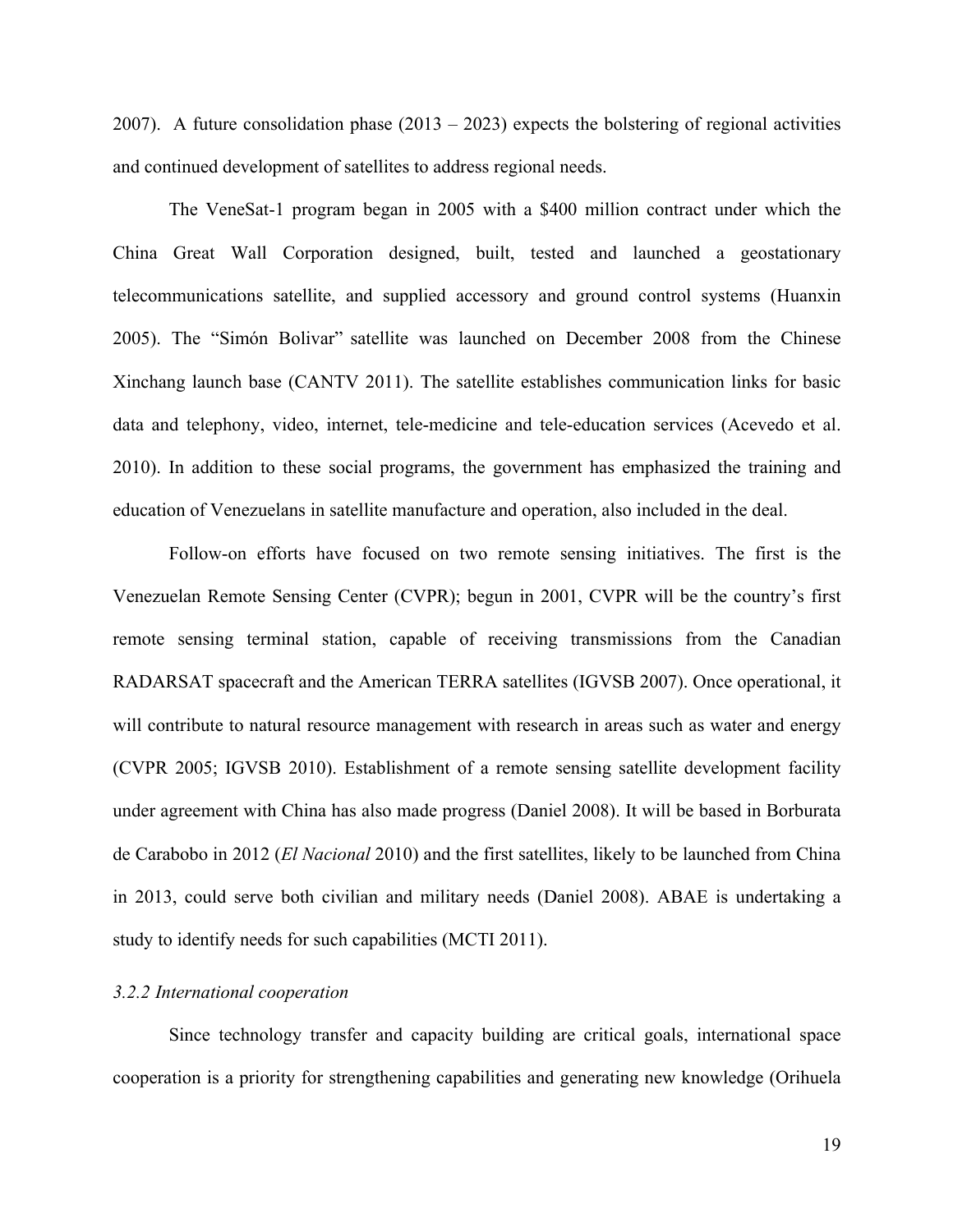Guevara n.d.). Bilateral engagement has been affected by national policies, emphasizing relationships that strengthen national sovereignty, promote a Latin American community and favor cooperation among developing countries. Consequently, Venezuela's most important partners in space are the emerging powers: China, India, Russia and Brazil. China, in particular, is considered Venezuela's principal strategic ally, which is understandable in the framework of VeneSat-1's success. Not only an example of South-South cooperation, Venezuelan leadership has also framed it as a regional integration tool for expanding social programs and fostering regional cooperation (MCTI 2009; Satélite Simón Bolívar: Venezuela sigue en lo alto n.d.). Also in this vein, Venezuela argues for a regional space policy guided by the principle of space as the common heritage of humanity and the adoption of existing international rules (Becerra 2009).

# *3.2.3 Development Path*

Venezuela's young space program has made significant strides. Although space activities respond to clear national needs, such as facilitating access to previously isolated communities, Venezuelan leadership also uses them as a forum to voice the government's socialist development strategy. This helps explain Venezuela's international space activities, particularly its emphasis on non-traditional partners, on which this burgeoning program will continue to rely.

A remaining issue of concern is the question of public support as the government has been criticized for investing sorely limited funds in space. Officials have said that they are following India's model to advance the country's wellbeing (Daniels 2008) and has argued that \$100 million would be saved with VeneSat-1 (Ahorro, soberanía, seguridad y autosustentabilidad n.d.). As the program continues growing, the question of public support could increase the leadership's pressure to emphasize the political and ideological impact of the program to justify considerable and long-term investments in space.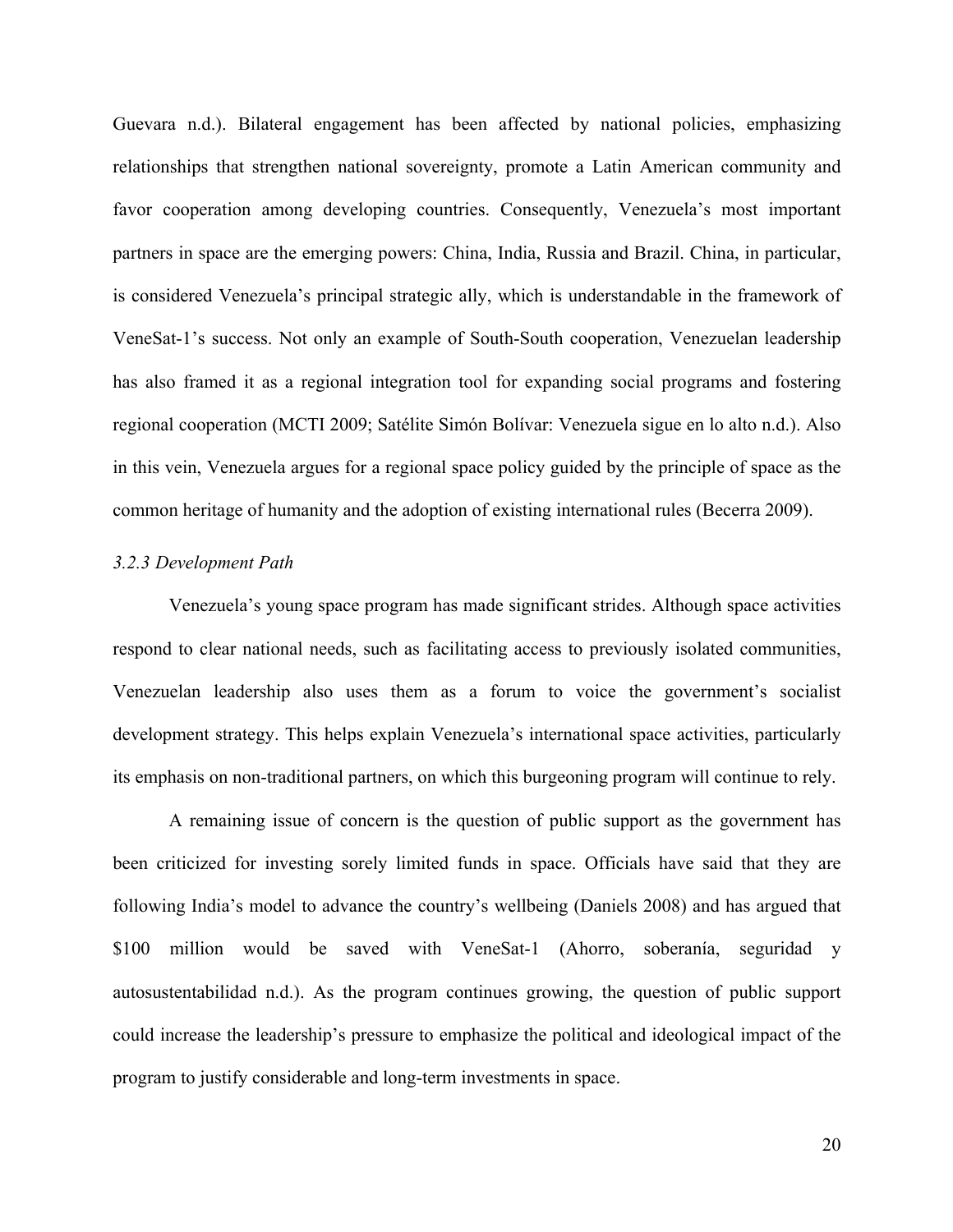# **PART II: REGIONAL ANALYSIS**

# **1 Africa Analysis**

#### **1.1 Development Paths**

The space programs of Nigeria and South Africa have similar near-term priorities and long-term goals; both currently focus on addressing greater socio-economic development needs, while also aiming to obtain indigenous capabilities in space technology and its application to promote regional leadership. Their development paths, however, have had notable differences.

To acquire its satellites, Nigeria used partnerships with foreign companies that also included training programs to build up national capacity in satellite manufacturing and operation. This approach—partnering with more advanced space actors to acquire space hardware as well as build up domestic capabilities—is common for emerging space nations (D. Wood 2010). In contrast, South Africa has used small satellite projects to independently build up basic spacecraft manufacturing capacity. The benefit of this approach is the relatively quick establishment of indigenous capabilities, while the drawback is the possession of less advanced systems, at least initially. Indeed, although Nigeria does not have a domestic spacecraft manufacturing industry like South Africa, it has a more diverse portfolio of spacecraft. South Africa has used capacity building in other areas. Most notably, its SAC has for many years provided telemetry, tracking and command services to foreign satellite users and operators, allowing South Africa to gain expertise in these areas even before having its own satellite.

These similarities and differences in development paths could have implications for regional space activities in Africa. Their common strategic goal of regional leadership in space and Nigeria's relationships with foreign aerospace companies could weaken regional

21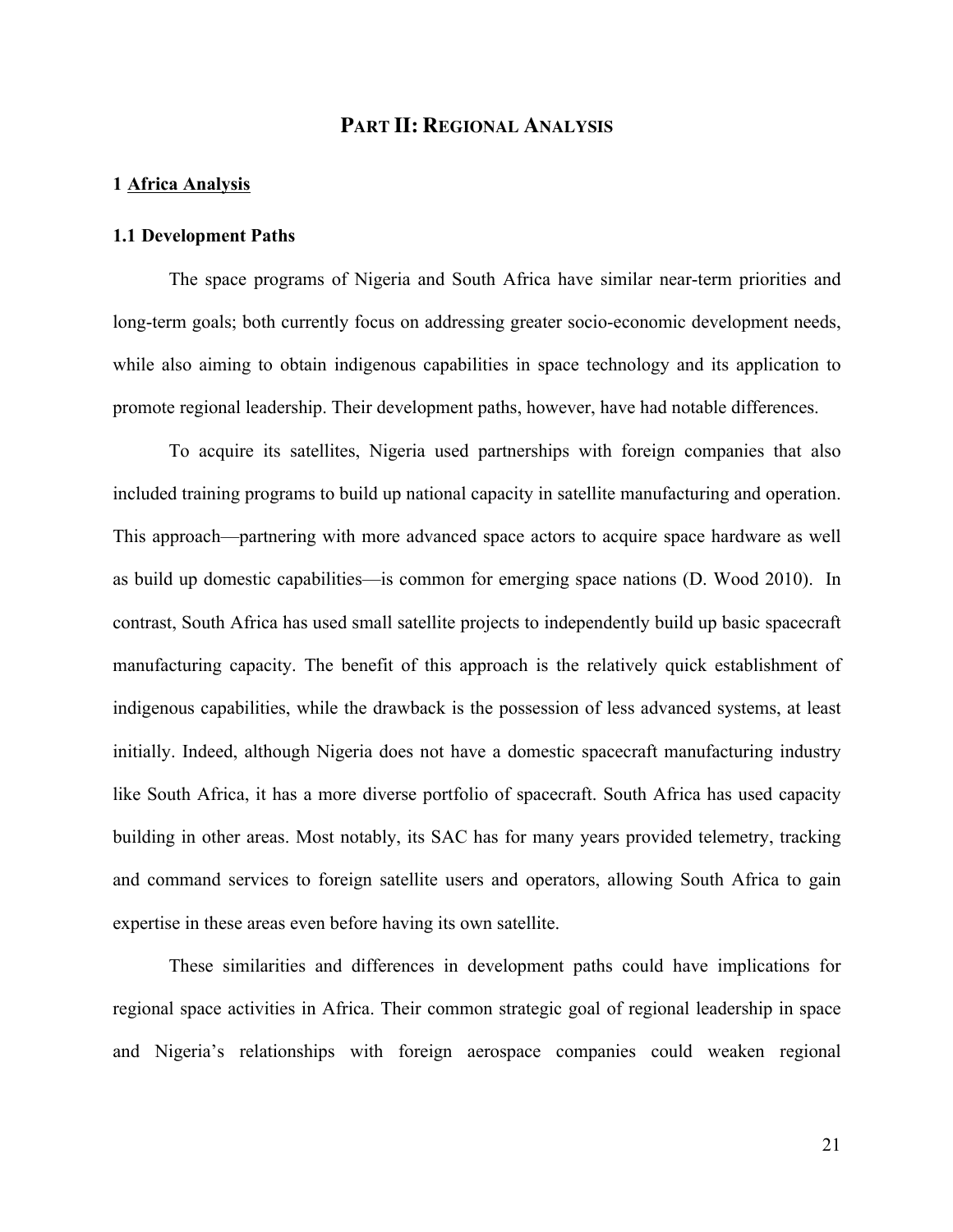cooperation. Yet, Nigeria and South Africa share similar challenges, discussed below, which will likely encourage these two emerging African space powers to continue to work together.

#### **1.2 Regional Coordination Mechanisms**

Although African space projects are typically managed by a single African country or involve non-African partners (D. Wood 2008), two purely intra-African initiatives have recently emerged: the African Resources and Environmental Management Satellite Constellation (ARMC) and the African Leadership Conference on Space Science and Technology for Sustainable Development (ALC). Both receive support from the highest levels of government, which is important for the long-term stability of these initiatives and their ability to enhance regional as well as national space capabilities (Martinez 2011).

# *1.2.1 African Resources and Environmental Management Satellite Constellation*

ARMC is a proposed joint program between Nigeria, South Africa, Algeria and Kenya to build four African-made remote sensing microsatellites (one built by each member country), supported by a coherent ground station architecture (Mohammed 2010). ARMC will address the continent's specific geospatial needs, while also building up African space capabilities (Mostert 2008). Although hardware has yet to be developed, ARMC has achieved the all-important task of bringing together the African countries investing the most in space, with top-down support from their highest levels of government, which is critical for program sustainability (D. Wood 2011).

# *1.2.2 African Leadership Conference*

The ALC is a regional forum where African decision-makers and space professionals can exchange information in a non-technical, high-level manner that emphasizes the benefits of space technology to Africa's sustainable development. Interestingly, although ALC was initiated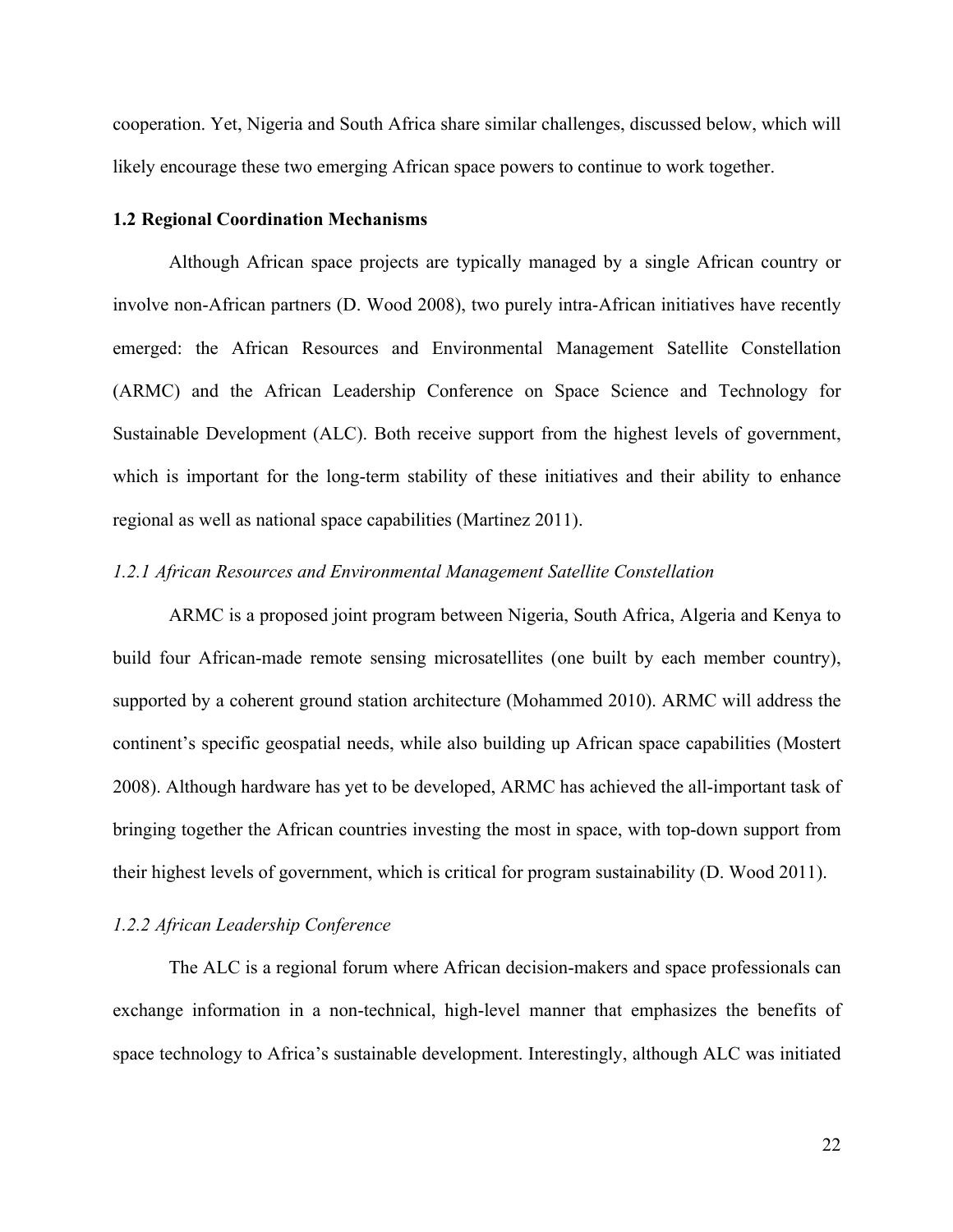and driven entirely by Africans, it was largely motivated by the emergence of regional space initiatives in the Asia-Pacific and South America (Martinez 2011).

#### **1.3 Shared Challenges**

Nigeria and South Africa are joined by shared challenges that span economic, political, geographic and societal arenas. These shared challenges initially had positive effects on the development of African space activities; a key driver of national and regional space initiatives has been the application of satellites to address the common challenges facing developing countries, in particular managing scarce resources and large populations that are dispersed over vast, under-developed areas. However, the ARMC project highlights how these shared challenges also create difficulties. ARMC countries are spread across the continent, creating logistic and linguistic barriers. They are also key political and economic players in their respective sub regions of Africa, making the project liable to derailment by external factors, such as political and economic instability, both of which are not unfamiliar to Africa (D. Wood 2011).

Public sentiment toward investing limited resources into space projects is another shared challenge. Responses to a BBC online debate on whether space activities should be a priority for developing countries indicated that Africans lacked understanding of how satellites aid socioeconomic development (BBC 2003). South Africa, however, appears more proactive than Nigeria when promoting space awareness within its public and government. When adding to these shared challenges the budgetary and technical limitations of emerging spacefaring nations, it appears that Nigeria and South Africa will continue to work together through regional space initiatives, even as their national space program advance. Yet, uncertainty exists due to the young nature of national space programs, which still struggle to find consistent political and public support, as well as regional space bodies, which are just beginning to find their footing.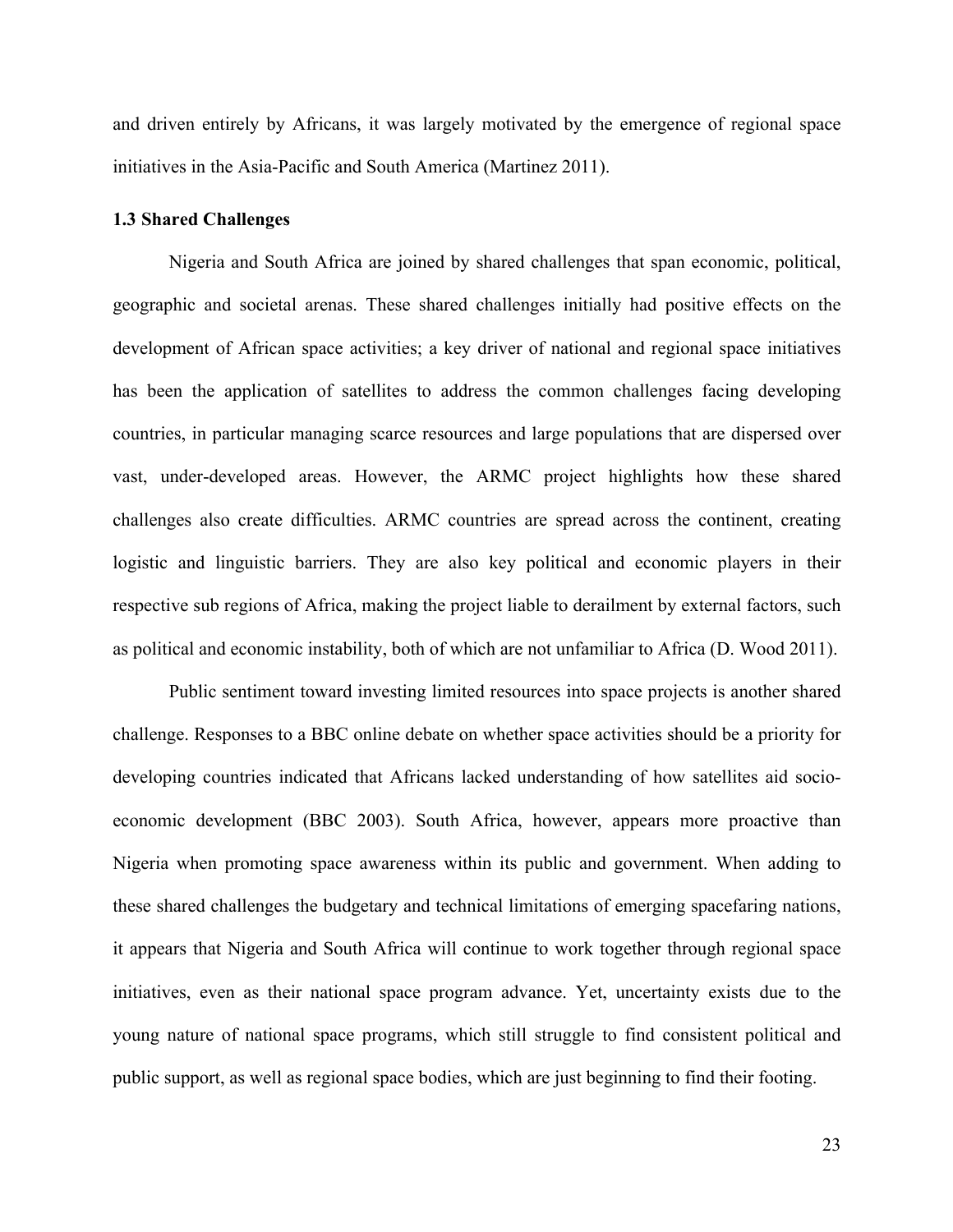#### **2 Asia-Pacific Analysis**

#### **2.1 Development Path**

In a broad sense, India and Malaysia have utilized similar means of initiating their first steps into space, as both nations sought the assistance of established space actors for technology transfer. The differences between India and Malaysia's technology transfer programs lies more with the period in which they were conceived. India's development path to space is one of the most successful implementations of space technology transfer between an established and emerging space actor, but also one of the first such arrangements. Malaysia did not actively engage former Cold War actors for its heritage space technology, but instead sought practical, first-step engagements with microsatellite development companies such as SSTL—an approach common among emerging space powers.

#### **2.2 Regional Coordination Mechanisms**

Competition between China and India for economic preeminence, as well as traditional rivalry between Japan and China, has served to delineate between countries in the region that work closely with China in space and those that do not. This demarcation is manifested in the formation of two independent regional cooperation mechanisms. APRSAF, formed in 1993 to enhance Asia-Pacific space activities, is based in Tokyo. Although China has since joined APRSAF, China established another regional coordinative body, APSCO, in 2005 from which Japan and India's space agencies are noticeably absent. Evolution toward a single regional mechanism in the near term is highly unlikely due to aforementioned political issues. Therefore, if space sustainability issues are discussed at a regional level, stakeholders should take into account the existence of two regional space bodies in the Asia-Pacific.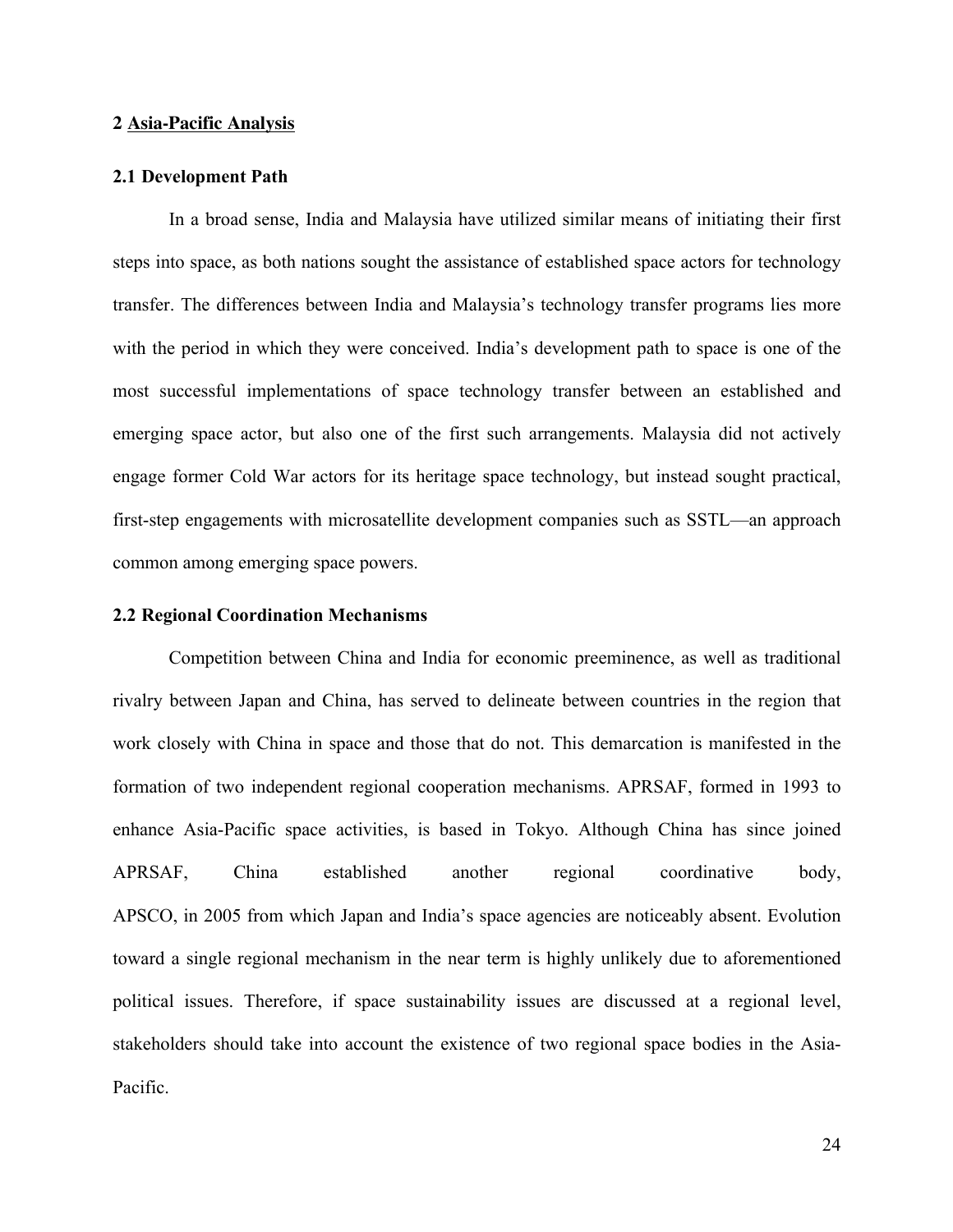# *2.2.1 Asia Pacific Regional Space Agency Forum*

In 1993, APRSAF was established with the leadership of Japan's Ministry of Education, Culture, Sports, Science and Technology (MEXT) and the Japan Aerospace Exploration Agency (JAXA). APRSAF intended to coordinate Asia-Pacific activities in space to leverage the capabilities of its members for purposes that could otherwise not be accomplished individually. The forum produces no legal obligations but meets annually in a rotation among its member states, which include China, India, Japan, and Malaysia (APRSAF 2011).

APRSAF's participant list has swelled to include nations outside the Asia-Pacific region as well as international organizations, (e.g. the United States, Canada, France, and several United Nations offices). Moreover, not all of its participants are representatives of space agencies, as participants come from a number of universities, private companies, and non-space related government offices. APRSAF's membership now stands at over 30 organizations, and is the largest coordinative body for space activities in Asia-Pacific (APRSAF 2011).

#### *2.2.2 Asia Pacific Space Cooperation Organization*

In November 1992, a proposal was put forth by China, Pakistan and Thailand at the Asia-Pacific Workshop on Multilateral Cooperation to institutionalize space cooperation in region; interestingly, this conference took place near the same time as the Asia-Pacific International Space Year Conference, during which APRSAF was formed. The proposal led to the signing of a convention formalizing APSCO in 2005, which now includes nine members (APSCO 2010). The membership requirements of APSCO are far more restrictive than those of APRSAF. Unlike APRSAF, APSCO requires that all of its participants have a geographic connection to the Asia-Pacific region and must be member nations, not international organizations such as the United Nations (APSCO 2010).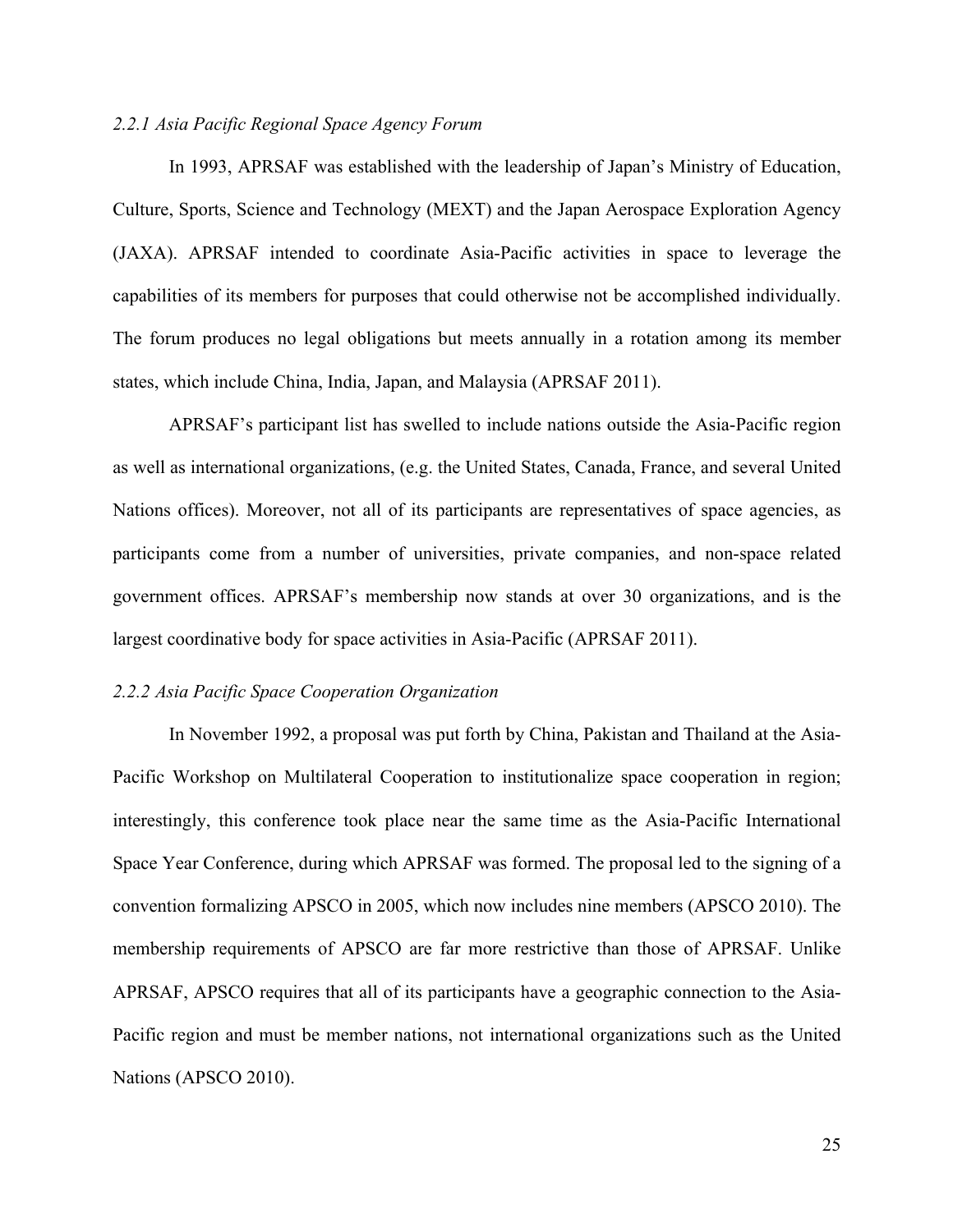## **2.3 Shared Challenges**

 The issue of Chinese political alignment in the region is perhaps one of the largest shared challenges for the Indian and Malaysian space programs, but for differing reasons. For India, Chinese cooperation with other countries in the region on space activities means continued Chinese expansion into areas that India would like to lead. With the establishment of APSCO, India lost an appreciable point of influence for binding cooperative leadership in space. Additionally, participation from China, the United States, France, Canada, and the United Nations in APRSAF waters down any potential overarching influence India might have had in this well-known Asia-Pacific body. India never asserted a strong sense of leadership in the region on cooperative space issues, and with the rise of the Chinese program, India could be losing out on opportunities to assert itself as a future leader in the region on space activities.

The Chinese program poses challenges for Malaysia in space issues as well, because it may be forced to make an important decision in the near term on which space power to align with in the region. Although Malaysia has participated in APRSAF, this does not constitute any choice between India and China. As the Malaysian program matures and looks to launch larger satellite payloads in the future, it will be interesting to see if Malaysia will utilize launch vehicle services from India, China, or neither of the two.

#### **3 South America Analysis**

The development paths of Brazil and Venezuela expose both deep-rooted similarities, explained below as regional geographic features, and differences with respect to the scope and long-term goals of the programs. Through space, Venezuela seeks to advance its regional integration goals, while Brazil—even as it cooperates with others in the region—is focused on satisfying its own interests as an international power. Consequently, Brazil has emphasized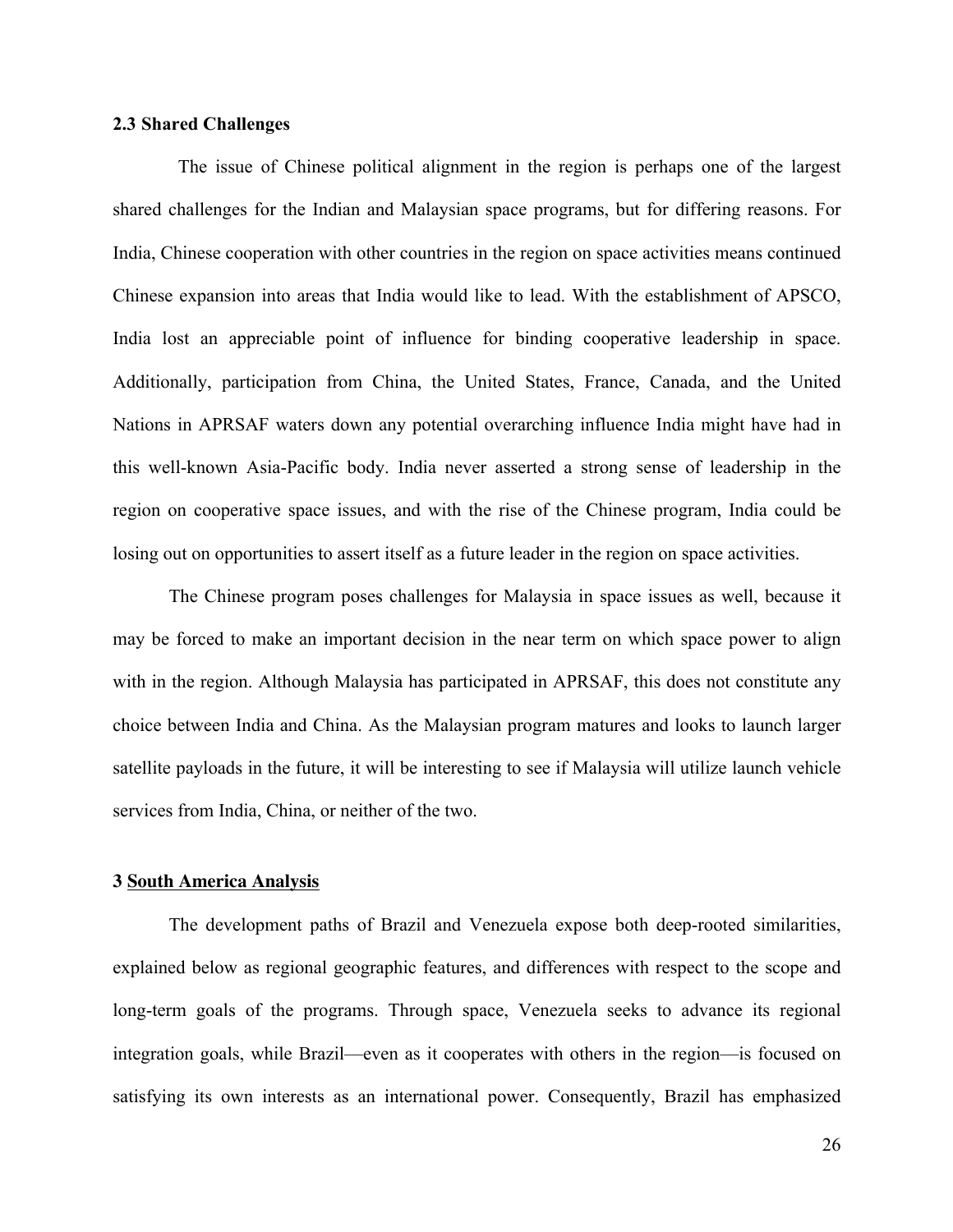cooperation for cost-savings and indigenous build-up benefits and has pursued a more diverse portfolio of international cooperation. Also in contrast with Venezuela, which emphasizes space as a predominantly governmental endeavor, Brazil is interested in commercialization of space activities. Differences in scope are also indicative of Brazil's interest in a broad and diverse program that is able to pursue, for example, scientific missions for the sake of science.

#### **3.1 Shared Challenges**

Because space interests do not arise in a vacuum, understanding the experience of actors requires considering the regional challenges that constrain and motivate their decisions. Two elements should be noted: the geographic setting and the shared economic and political heritage.

Considering the geographic setting clarifies the region's emphasis on remote sensing applications. Such large countries must manage vast territories, with all the opportunities and challenges it entails. The ability to observe, protect and manage these environments serves economic, social and political goals. Utilizing space assets for these concrete objectives has been a feature of even the prestige-oriented Brazilian program, due to the economic challenges that characterize this developing region. Notably, Brazil is no exception when it comes to the need to link investments in science and technology "to economic growth, job creation and technological autonomy" (Dos Santos, e-mail message to author, March 28, 2011).

With limited budgets focused on addressing pressing economic and social issues such as providing basic utilities and medical services, countries in the region face sizeable funding constraints. Where space contributes to social programs like tele-medicine, the link between space and development is easily made, but it becomes harder with those initiatives that do not have immediate practical applications. The Brazilian space program exemplifies this tension, with sets of activities aimed at either national or international goals competing for resources.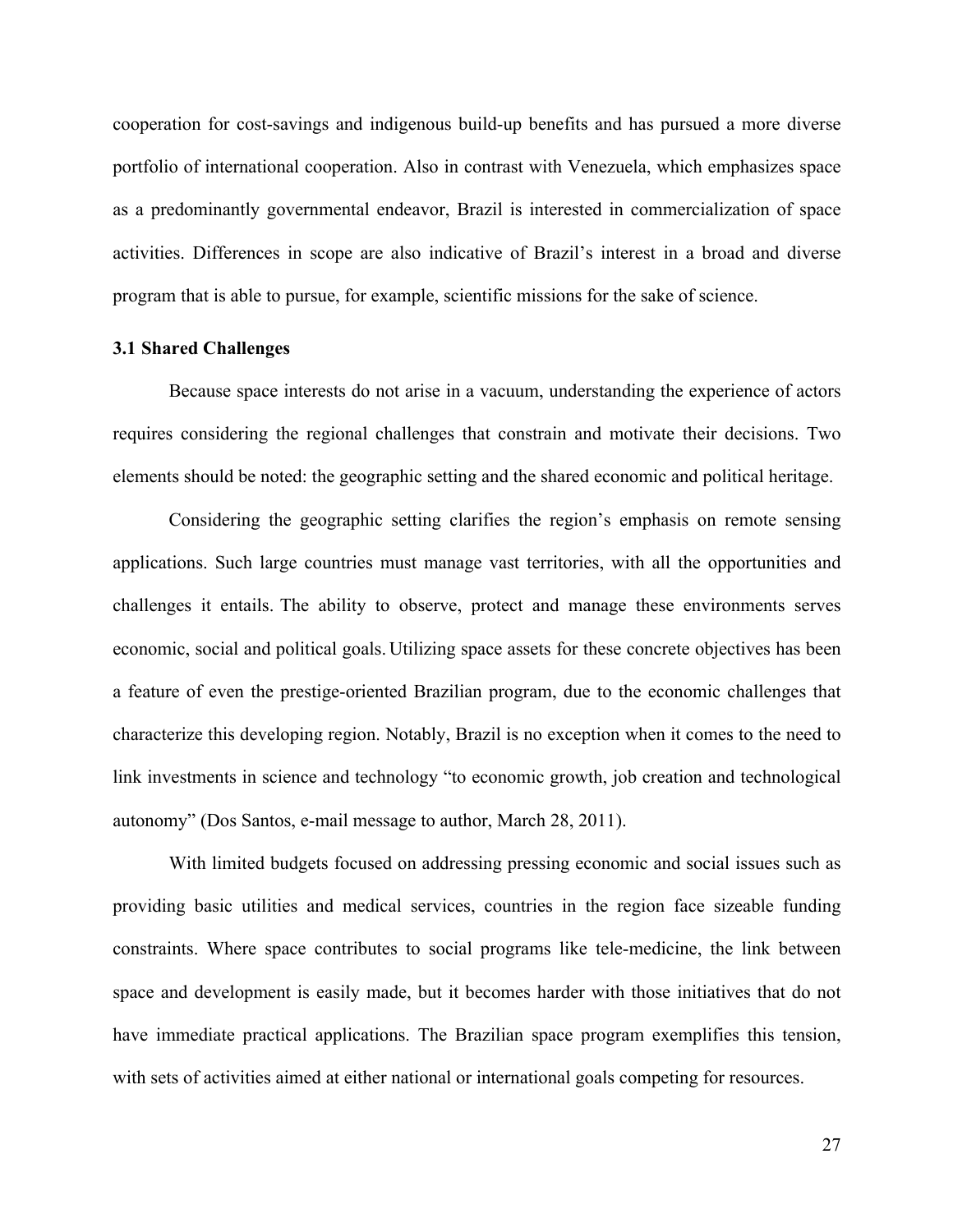This issue is tied to the recurring problem of sustaining public support for the space program, particularly when the understanding of this technology is not widely shared. According to Dos Santos (e-mail message to author, March 28, 2011) the difficulty is "convincing…constituents of the direct link between investing in space and public benefit," a task that "has not yet been tackled." The Venezuelan strategy to address this challenge—tying the program with the political imperatives of the Chavez administration—may prove to be a double-edged sword. Such arguments seem to be on stable ground for the time being, and the success of VeneSat-1 has added momentum to follow-on efforts. Yet it forces the question: what would happen if Venezuela faced a failure of similar proportions to the Alcântara 2003 tragedy? Brazil responded by committing itself more fully to the space program, though recent debates over public support and the lack of a compelling vision suggest the problem is far from over.

As a result of this dynamic, the future stability and growth of space activities in the region is still a question. For both Brazil and Venezuela and emerging spacefaring nations at large, the survival and stability of their space programs may be under constant risk. Unless concerted efforts are made for enhanced public and political awareness of the importance of investing in space science and technology for the attainment of national priorities, the recent push toward space in the region may taper out and remain limited to niche pockets of activity. Shared priorities and a growing awareness of considerable funding constraints may continue to feed high-level discussions of innovative cooperative solutions for space activities.

# **3.2 Regional Coordination Mechanisms**

# *3.2.1 Space Conference of the Americas*

Based on an understanding of the considerations outlined above, the Space Conference of the Americas (CEA) was created in the early 1990s by the UN General Assembly to enhance the

28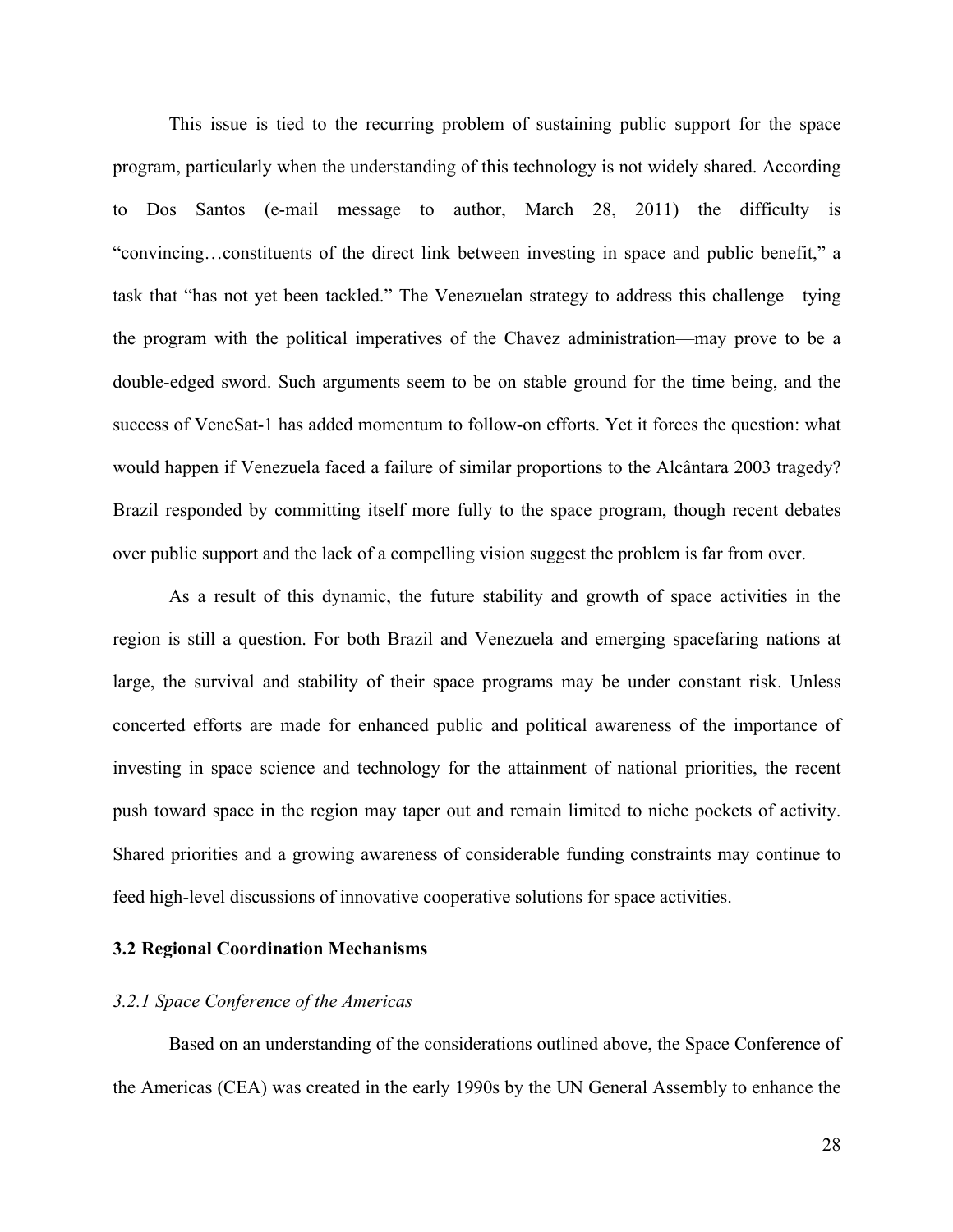use of space applications and build up space capabilities in the region. The  $VI<sup>th</sup>CEA$  took place in 2010 in Pachuca, Mexico, and culminated with the Pachuca Declaration, which supports space activities for "[solving] priority problems…of the societies of the countries of the continent." More importantly, it links the development of coordination mechanisms for "expanding national capabilities, particularly in countries of South America and the Caribbean that are less advanced in the space field" (Pachuca Declaration 19 November 2010).

The CEA has given voice to those stakeholders that seek the creation of a South American and Caribbean space agency. Some experts argue such an agency could enable the better use of scarce resources in the region, while fostering participation by the greatest number of actors, but there are varying levels of support for the project. Venezuela, for example, has spoken up in support, while Brazil, having the most advanced program, has expressed skepticism, revealing questions over the credence and risk of such a commitment.

Without the backing of the more advanced countries in the region, a regional space agency could prove ineffective. The continued development of the individual space programs may be a prerequisite for coordination efforts to take hold as the stark asymmetry between actors becomes more balanced and the risk of the venture is better distributed. At that point, as commitment to space becomes more tangible in the region, a Latin America and Caribbean space agency may help bolster activities on a regional scale. With national programs on stable ground, a regional space agency would be yet another indicator that space has arrived to stay.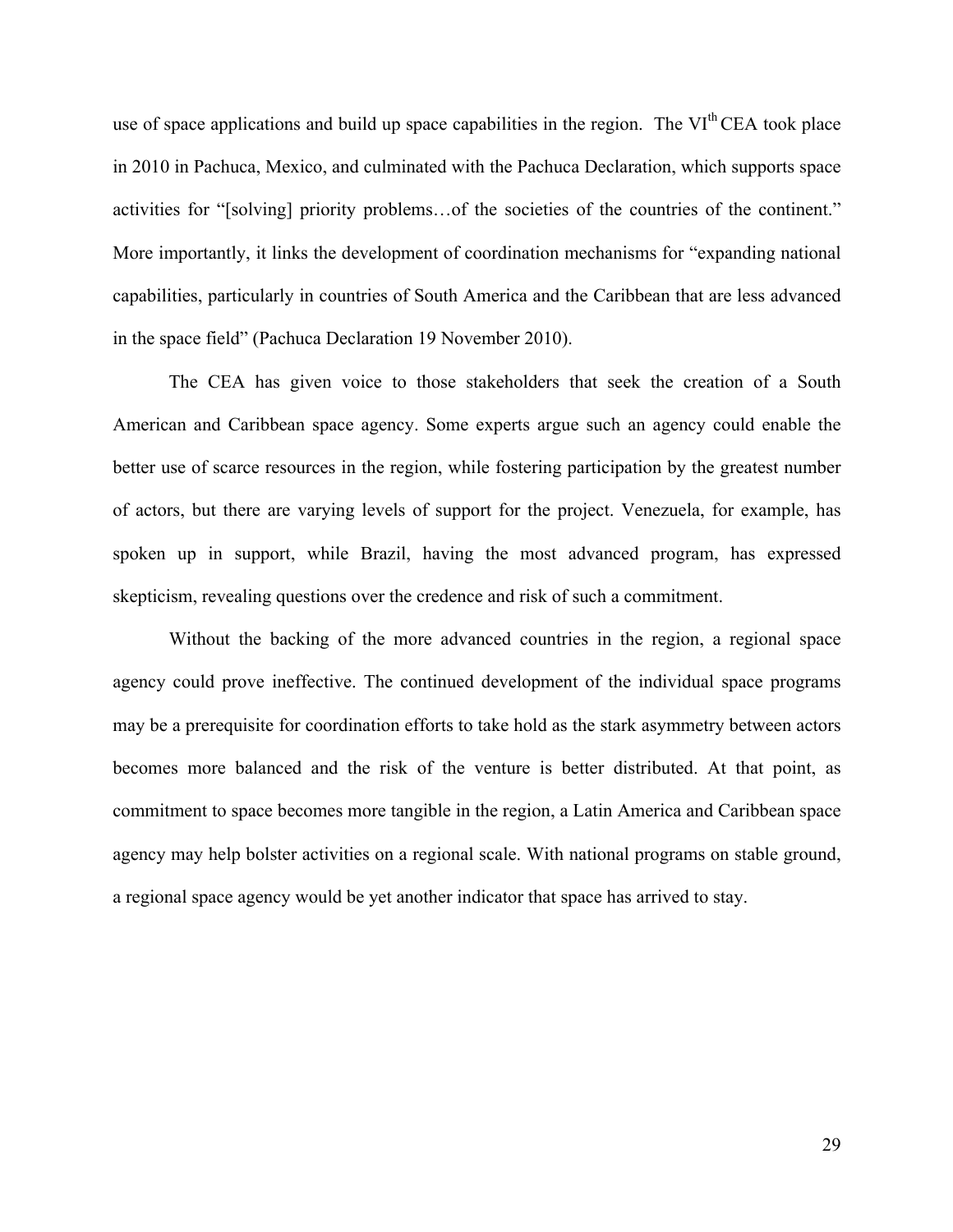# **PART III: CASE STUDY ON THE EU CODE OF CONDUCT**

This section serves as an exercise in applying the analysis from this paper to an existing mechanism for addressing space sustainability issues: the European Union's draft *Code of Conduct for Outer Space Activities*. The Code outlines acceptable behavior in space, recognizing that the environment's growing use creates security and sustainability concerns that necessitate the establishment of certain 'rules of the road.' The Code also includes consultation mechanisms to enhance transparency and information exchange; it has no enforcement or verification mechanisms, consistent with its purpose to preserve the space environment rather than restrict it.

Although the Code has European origins, its content largely reaffirms existing legal frameworks, declarations and principles for space activities that have already been widely vetted by the international space community. The Code also serves as a basis for consultations with third parties, and invites other nations and space-related organizations to adhere to its contents.

As both South African and Nigerian space programs focus on addressing socio-economic development needs, their attention to space sustainability issues remains limited. Nonetheless, South Africans have actively participated in space sustainability discussions at the international level, for example by chairing the COPUOS working group on the topic. Nigerians attend international space forums that feature discussions on space sustainability, such as recent IAC meetings, indicating that they are staying informed. For the foreseeable future, however, actively addressing space sustainability on national or regional levels will likely take a second seat to the socio-economic development priorities that remain the primary focus of African space programs.

India's interest in space for soft power purposes suggests a willingness to address space sustainability issues, as major space powers are expected to confront such matters. India has already acknowledged the space debris issue, stating that any anti-satellite weapon it constructs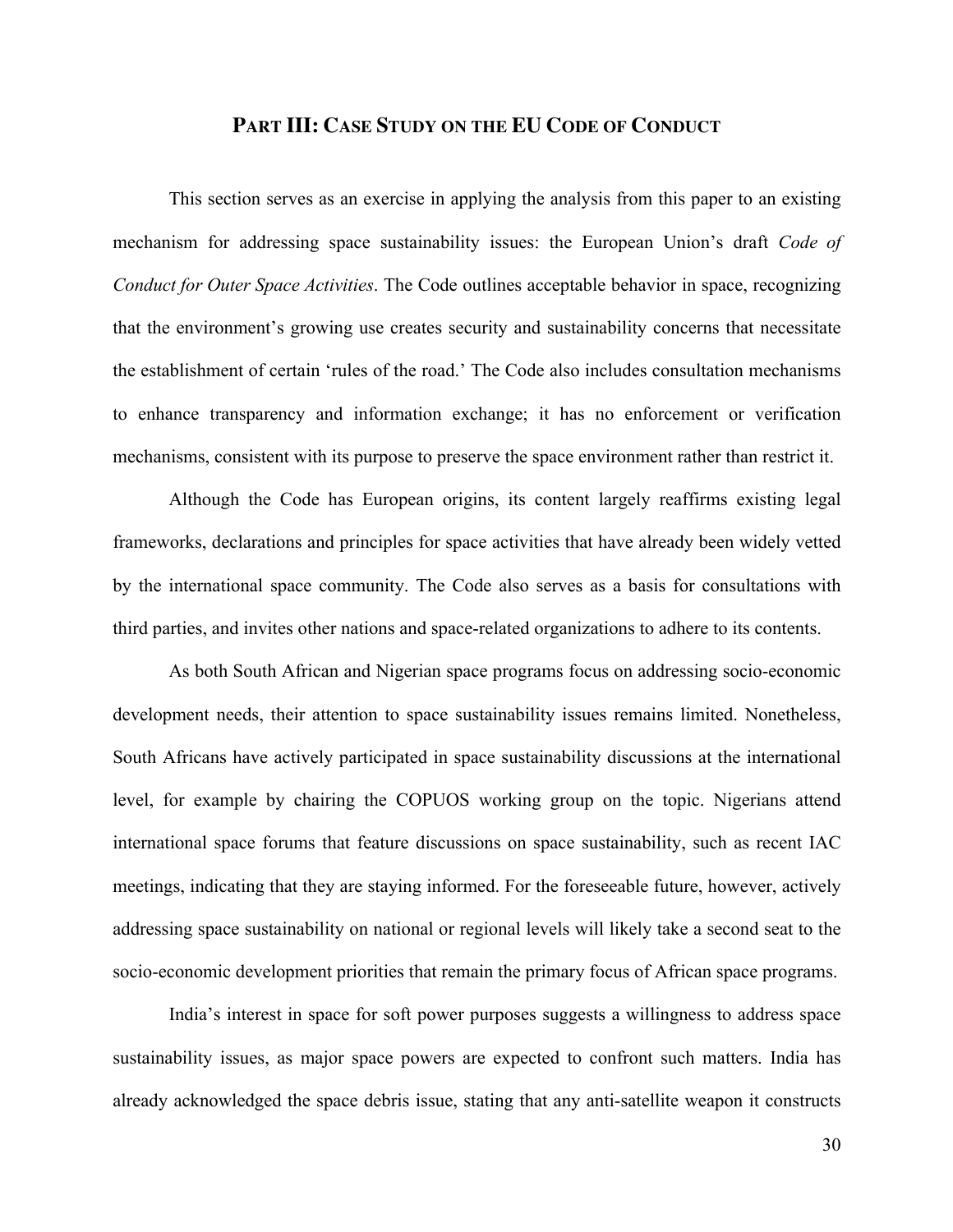will not create fragments in Earth orbit (India has anti-satellite capability: Saraswat 2011). The rationale for Malaysia's space program, along with its engagement in regional and international space organizations, suggests it would also consider the Code. China's stance on the Code may influence its adoption by other space powers in the Asia-Pacific, such as India, though less politically-influenced countries like Malaysia may pay little regard to China's stance.

Brazil and Venezuela have strikingly similar attitudes toward space sustainability issues, with specific concerns over underlying principles and appropriate forums. Both countries have made statements indicating a keen understanding of space sustainability, with one important Brazilian scholar describing it as those steps that allow human space activities to develop in a way that is "not wild, not destructive, not uncontrolled, but orderly, studied, calculated, rational, predictable, preserving natural resources so that these can be used both by those who live today as the future generations" (Monserrat Filho 2009). Attitudes toward these issues also suggest that they would see the voluntary Code as only a first step toward the development of a binding treaty for consideration within COPUOS. Although these similar views may facilitate interaction with South America on further development of the Code, their concerns appear to conflict with those of established space actors and could thus create lasting challenges.

Although these views on the EU *Code of Conduct for Outer Space Activities* appear to vary in their specifics, emerging spacefaring nations seem generally receptive and supportive of the Code. This is encouraging; a primary benefit of the Code is its role as a 'rules of the road' guide for emerging spacefaring nations that are just learning to operate in space. Indeed, by providing consultation mechanisms, rather than enforcement mechanisms, the Code serves as a constructive context through which more established spacefaring nations can help educate these "new drivers on the road" without appearing overbearing (Pace 2011).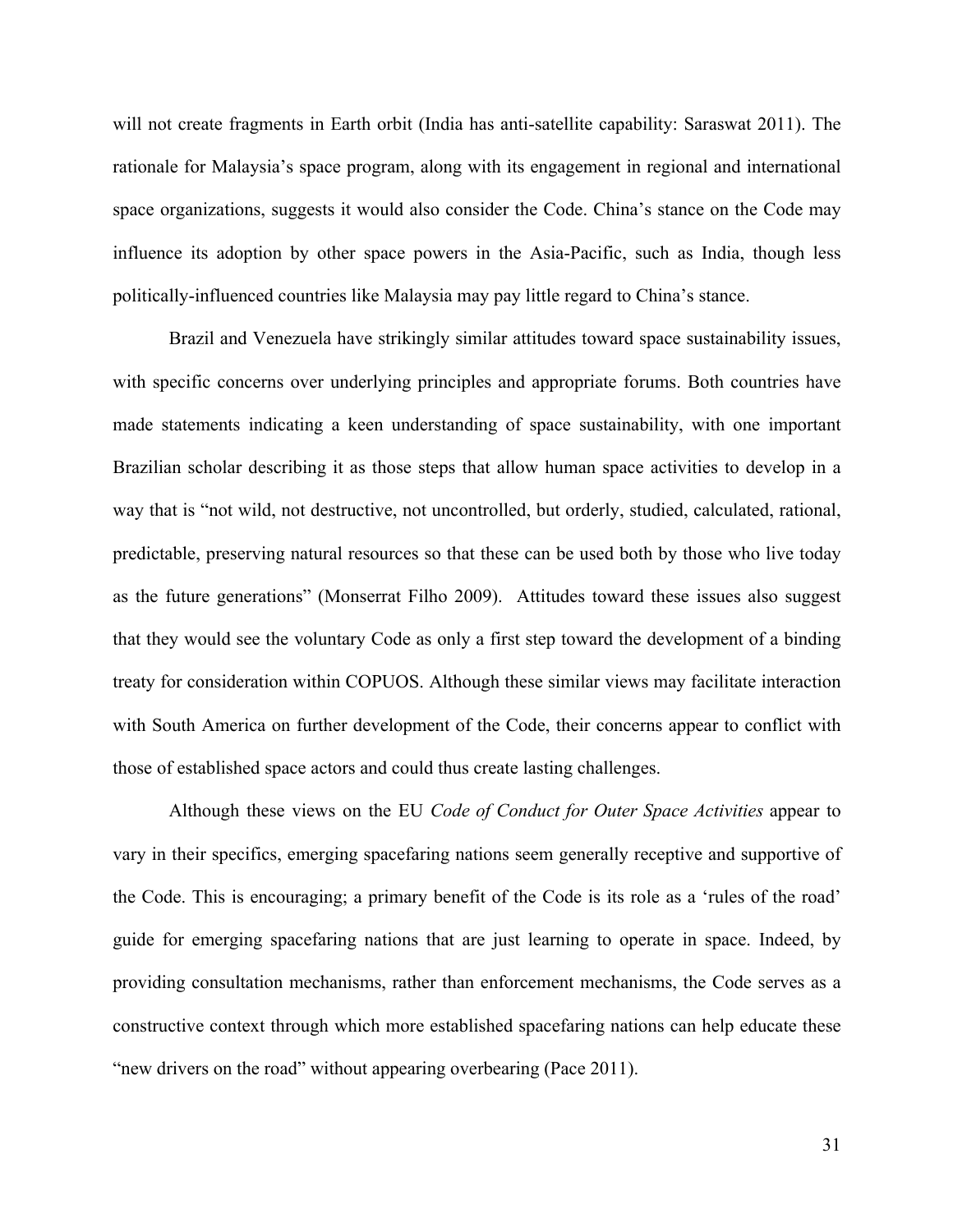## **PART IV: THE UNITED STATES & EMERGING SPACE NATIONS**

An interesting theme emerging from this research was the nature and extent of U.S. cooperation with emerging space nations. The United States has limited its bilateral partnerships with the actors under study, focusing primarily on projects that avoid technology transfer due to U.S. national security concerns. This is in stark contrast to other established space nations, including China and the United Kingdom, which have actively engaged in programs specifically designed to transfer space technologies to emerging space nations.

Technology transfer programs have been an important feature of nascent space programs. Each of the six nations examined in this study used some form of technology transfer program to aid the development of their space capabilities, often serving as the foundation for follow-on efforts.

These programs take a variety of different forms, most notably government-togovernment bilateral agreements and commercial contracting. For example, Indian engineers worked with the United States and the Soviet Union during the 1960s to enable its indigenous launch vehicle and satellite capabilities. Malaysia and Nigeria have each partnered with Surrey Satellite Technology to develop their first civil satellites, while Nigeria and Venezuela procured their first communications satellites through the China Great Wall Corporation. Such commercial contracts often include extensive training for local scientists and engineers in areas such as satellite manufacturing and operations.

With the growing proliferation of space capabilities in the post-Cold War era, emerging space actors now have a variety of partnership choices when developing their nascent space capabilities. While China's participation in such partnerships is increasingly clear, the United States has had few technology transfer programs with emerging space nations in the last decade.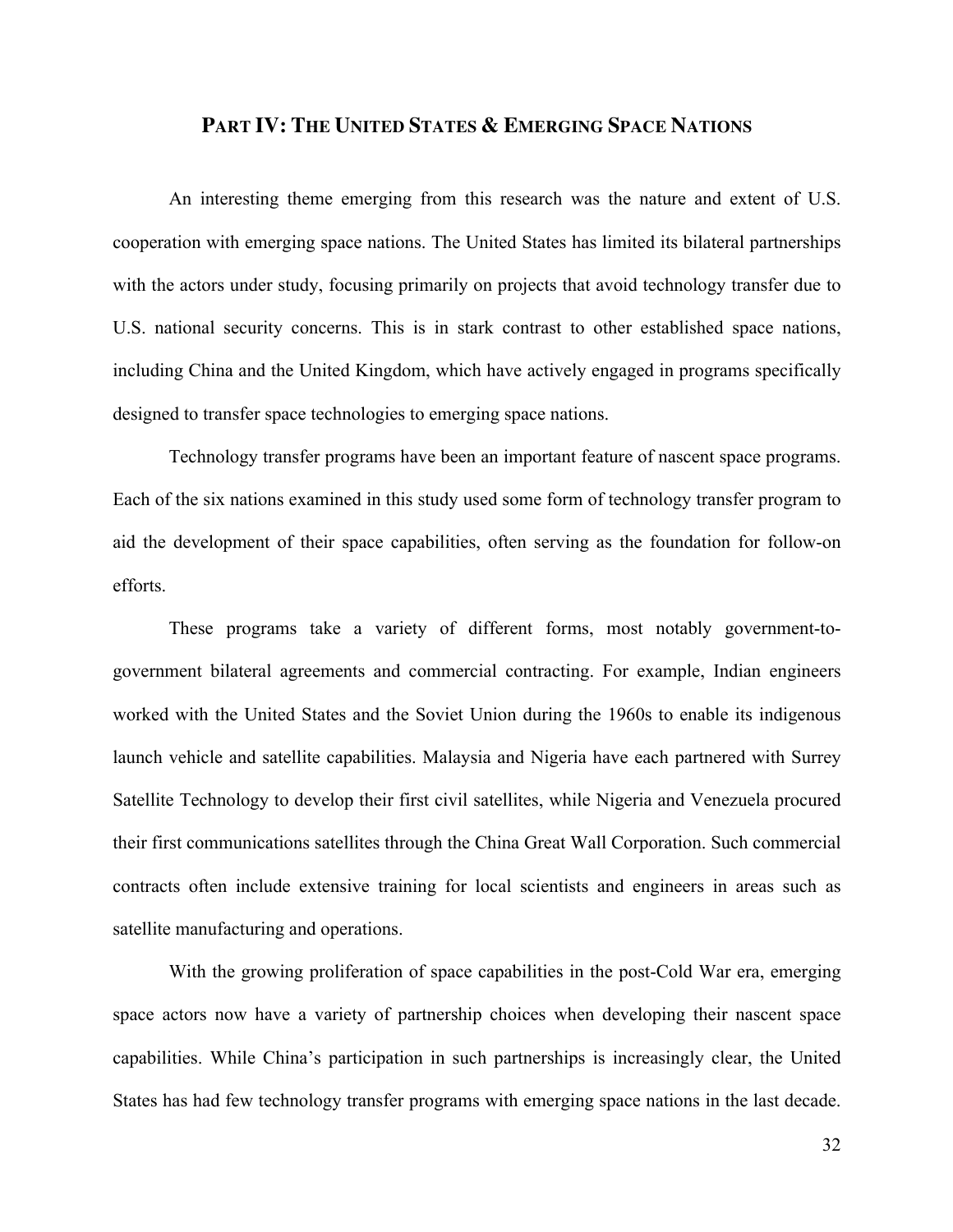In trying to pinpoint the reasons for this vacuum, certain U.S. policies, such as current export controls, discourage, if not outright prevent, U.S. participation in technology transfer programs that have been a hallmark of the development of emerging space actors. The U.S.-Brazilian space relationship, for example, was soured when Brazil demonstrated intentions to develop indigenous launch capability; motivated by nuclear proliferation concerns, the United States put pressure to prevent the initiative. While scientific cooperative activities still continue, the United States has stepped back as a major partner of Brazil's emerging space program.

While these U.S. policies aim to prevent the transfer of sensitive, potentially dual-use space technologies, they also preclude a valuable avenue for the United States to relay space sustainability norms to the increasing number of actors that are just learning to operate in the space environment. Indeed, technology transfer programs do far more than simply move hardware across borders; they also export mature spacecraft design, manufacturing and operational approaches. For instance, in the aftermath of the 2003 Alcântara launch center disaster, Russian experts pinpointed safety at the launch pad as a main concern and have since cooperated with Brazil to bring the facilities up to standard.

Proliferation of best practices and responsible behavior in space can be made possible through these technology transfer programs. By playing a comparatively smaller role in such activities while other countries move forward, the United States is missing a significant opportunity to advance space sustainability in a manner consistent with U.S. policies.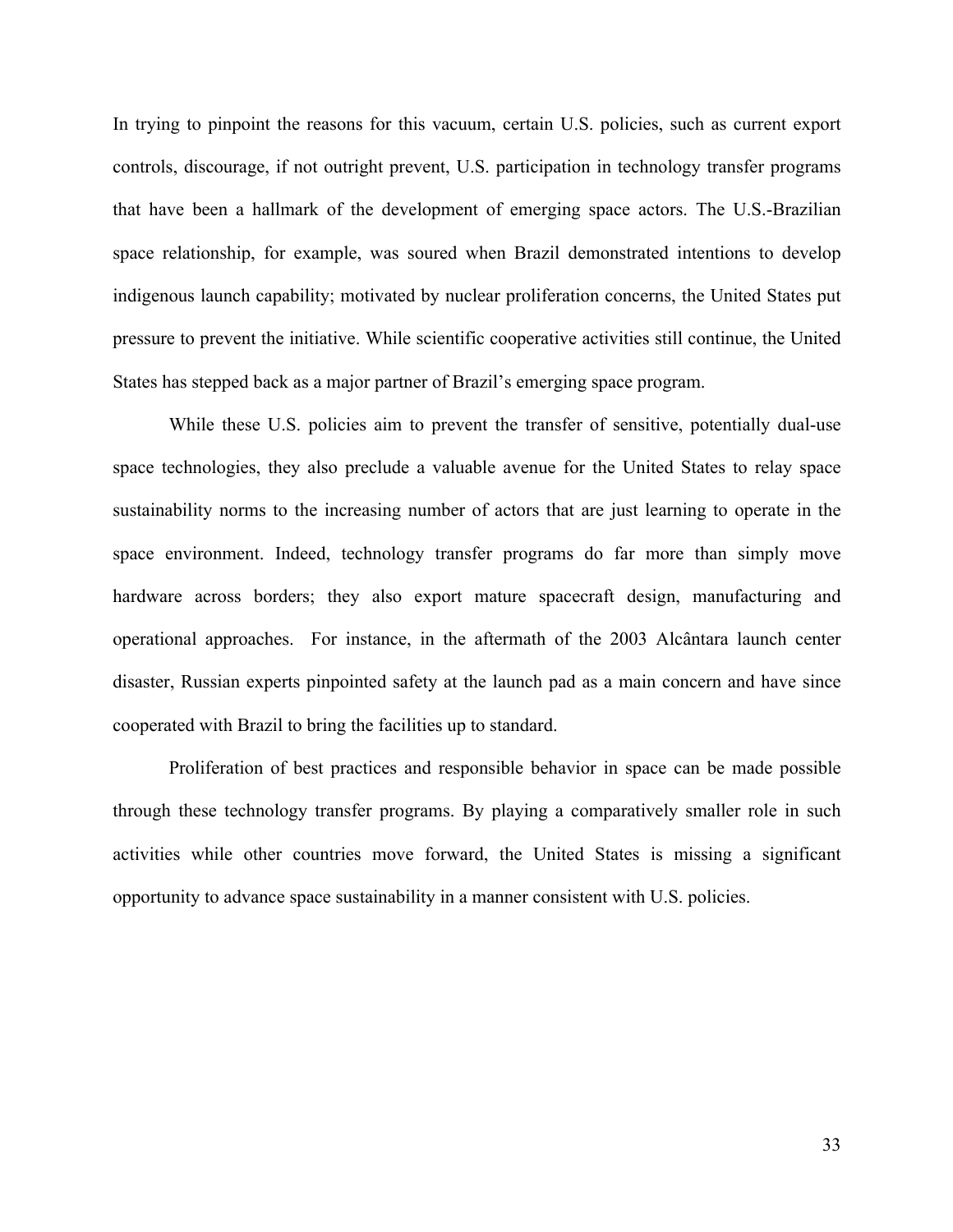# **CONCLUSION**

As space sustainability issues are relevant to all space actors, their promotion should be addressed on an international level. Part of this requires forging an understanding of the rationale and development paths of all space actors, in particular emerging ones. After analyzing three regions of emerging space activities, this paper has shown that opportunities and challenges exist in engaging these actors for the purposes of promoting space sustainability.

Important similarities have been demonstrated across all three examined regions that provide opportunities for space sustainability advancement. A prime example is the shared need for remote sensing satellites, regardless of any differences in the rationales or development paths of their space programs; these countries now recognize the value of remote sensing satellites to national development, and thus understand the negative repercussions that would occur if these capabilities were lost. For example, a space debris impact resulting in the destruction of an emerging space nation's remote sensing satellite would be a serious setback to development efforts, particularly because these countries often have only one remote sensing satellite and lack the resources to launch a replacement in the near term.

Another important similarity is the persistent reliance on international partnerships. In this diverse environment, cooperation assumes a different form from the Cold-War era, because there are more opportunities for interaction. This provides emerging actors with added freedom to choose from a variety of partners to advance their space programs. Such diversity opens avenues of potential risk, but also creates opportunities for integration between emerging and established actors, particularly in space sustainability discussions. Space activities are no longer isolated; developments in Africa, Latin America or Asia-Pacific are not limited to these emerging regions, but result from complex interactions taking place all over the world.

34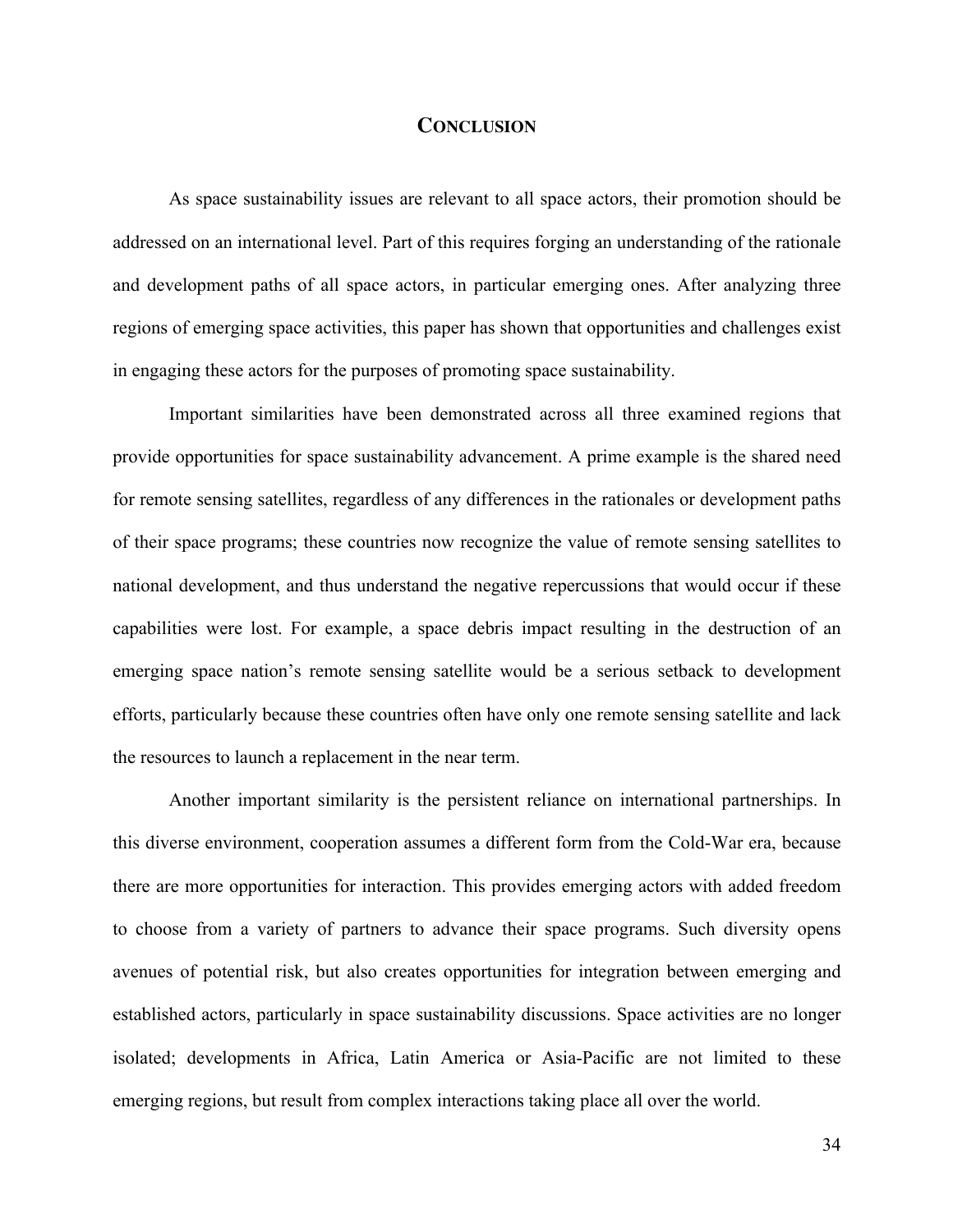These emerging actors also share common challenges that threaten their young space programs, such as lack of public awareness and questionable long-term political support. These shared challenges make the space activities of emerging space nations particularly vulnerable to funding cutbacks or cancellations. The need to stay on track in order to avoid exacerbating these risks could drive compliance on space sustainability issues, even in the absence of more traditional mechanisms for enforcement (e.g., binding laws and market forces).

Differences among these emerging space nations equally inform discussions on space sustainability. These countries feature a variety of motivating rationales for participating in space activities, as well as differing technical capabilities, even within each region. These differences must be taken into account when engaging emerging space nations in space sustainability discussions, as they will dictate the specific issues most relevant to their space programs.

Lastly, regional dynamics could also have significant potential to affect space sustainability. The regional space coordination mechanisms examined in this paper illustrate varying degrees of political alignments and operational philosophies: South America has no region-wide space organization, while the Asia-Pacific remains divided between two established entities; Africa is just starting several initiatives in a coherent manner with high-level government support. Unstable political, economic and social environments within these regions also pose challenges to the survival of younger space programs, as well as their ability to take on space sustainability actions. Nonetheless, the universal recognition among all six countries that space is important for national development helps to promote space sustainability. All of these considerations must be taken into account in the promotion of space sustainability measures, in order to ensure the continued and expanded use of a limited resource upon which more actors are becoming increasingly dependent.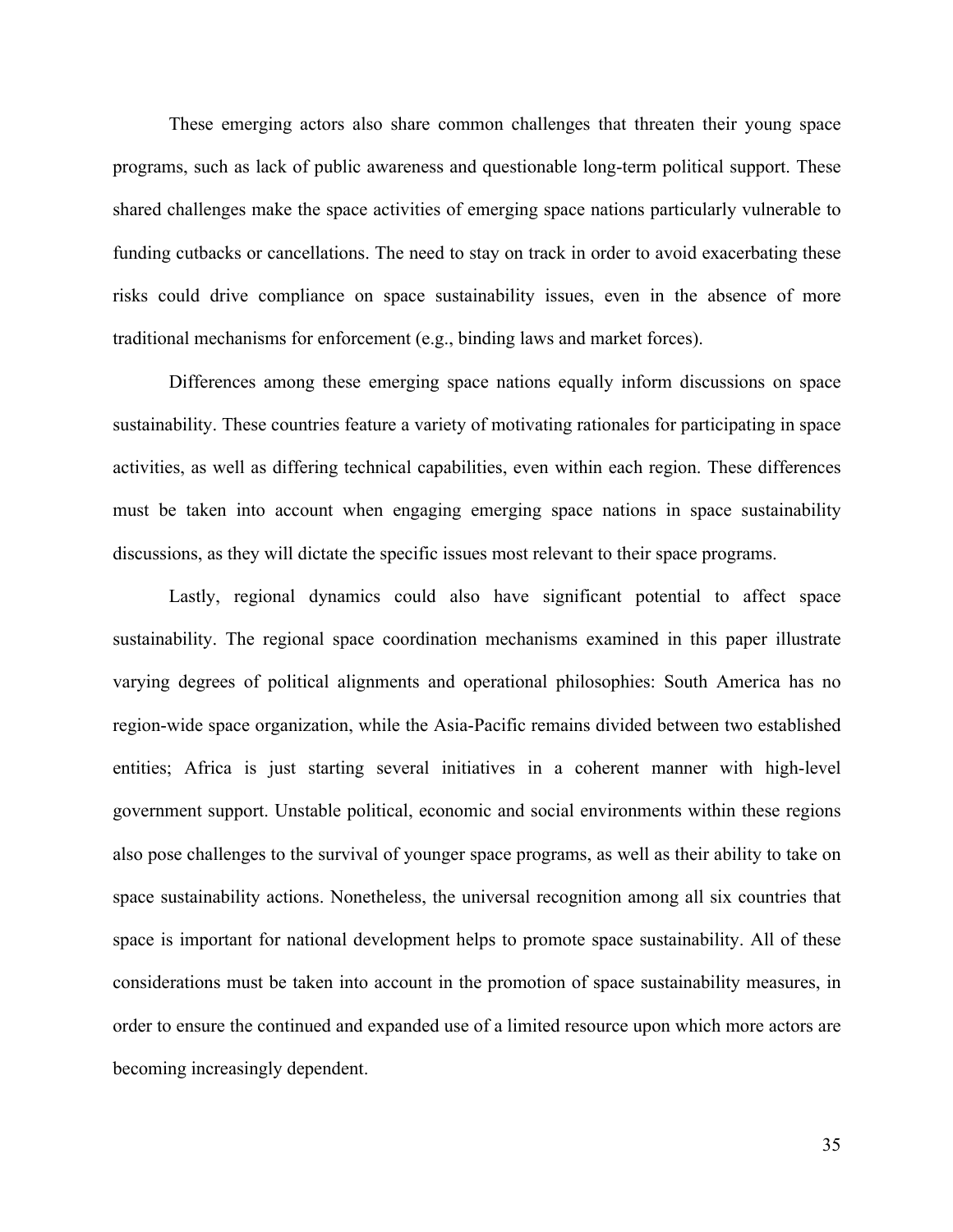# **REFERENCES**

- Aganaba, T. "In Search of Space and Satellite Business: Commercial Spinoffs from the Nigerian Space Program." *Space Downstream Services 2010 Conference.* Tallin, Estonia, 2010.
- "Ahorro, soberanía, seguridad y autosustentabilidad." *CANTV.* http://www.cantv.com.ve/seccion.asp?pid=1&sid=1893&id=1&und=1&cat=item H\_7&i tem=item\_10&item\_name=Soberan%EDa%20Tecnol%F3gica (accessed February 25, 2011).
- Akinyede, J O, and G I Agbaje. "Remote Sensing: From Pixels to Processes." *Proceedings from ISPRS XXXVI.* Enschede, Netherlands, 2006.
- Altimani, Enrique. "Brazil's Asia-Pacific Policy." In *Latin America and East Asia- Attempts at Diversification*, by J. Faust, M. Mols and W. (eds.) Kim, 78. Munster: Lit Verlag, 2005.
- "APSCO." *APRSAF.* November 26, 2010. http://www.aprsaf.org/data/aprsaf17\_data/D4- 0925 Z Wei.pdf (accessed March 31, 2011).
- "APRSAF." *APRSAF.* 2011. http://www.aprsaf.org/about/leaflet/APRSAF\_Leaflet.pdf (accessed February 15, 2011).
- Bartels, Walter. "Prioridade da indústria quanto ao Programa Nacional de Atividades Espaciais PNAE e cooperação internacional." In *A Política Espacial Brasileira - Parte 1*, by Conselho de Altos Estudos e Avaliação Tecnológica, 147-153. Brasília: Edições Câmara, 2010.
- BBC. *Is Nigeria's space satellite worth it?* 2003 йил 29-September. http://news.bbc.co.uk/2/hi/talking\_point/3130390.stm (accessed February 11, 2011).
- Boroffice, R A. "The Nigerian Space Programme: An Update." *African Skies*, no. 12 (2008): 40- 45.
- *Current Programme.* 2008. http://www.isro.org/scripts/currentprogrammein.aspx#INSATApp (accessed February 13, 2011).
- Câmara Neto, G. "Os benefícios do Programa Espacial para a sociedade." 113-117. Brasília, 2010.
- Castilho Ceballos, D. "The Brazilian space program: a selectvie strategy for space development and business." *Space Policy*, 1995: 202-204.
- Day, Dwayne A. *The new path to space: India and China enter the game .* 2008 йил 13-October. http://www.thespacereview.com/article/1231/1 (accessed February 12, 2011).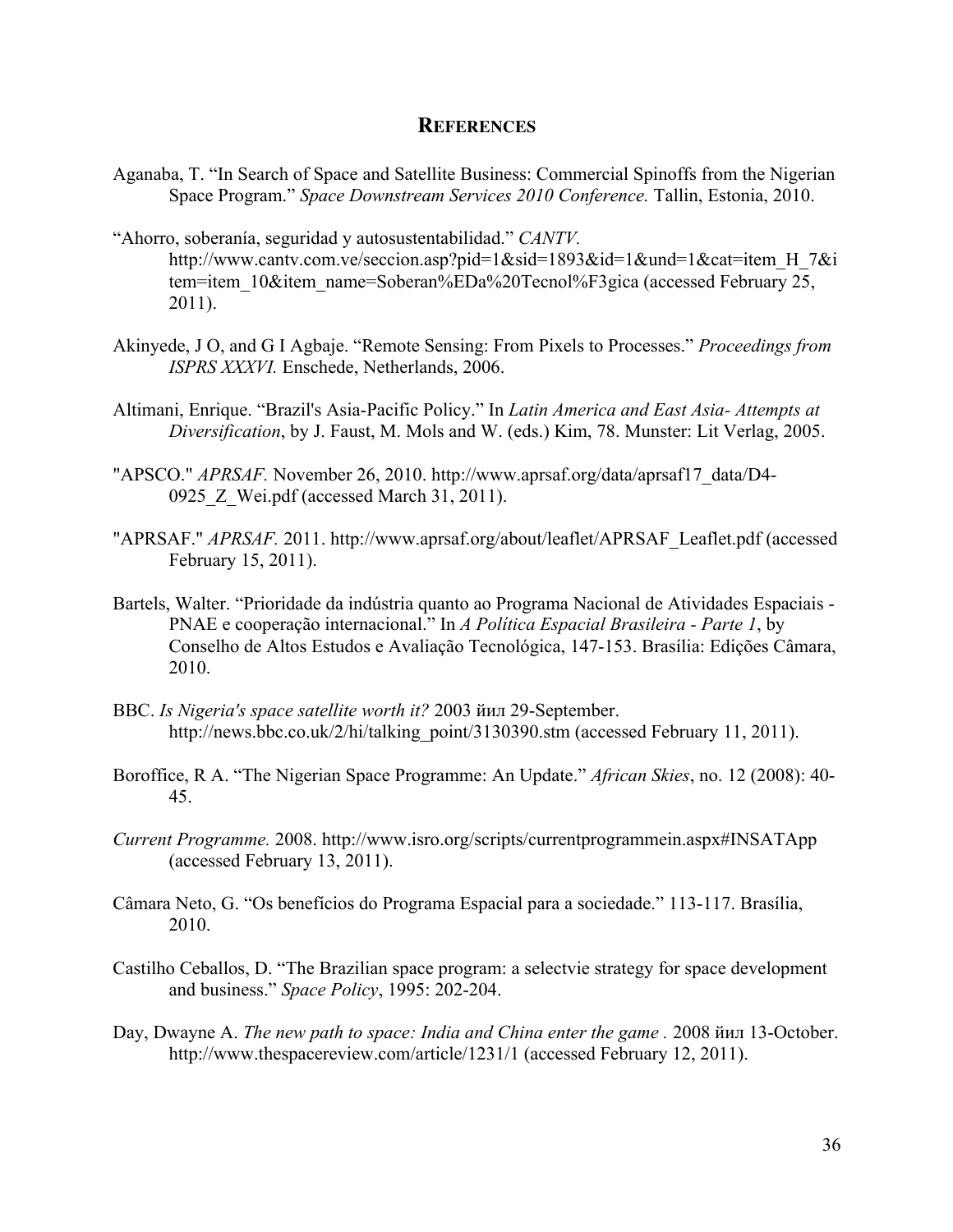- Daniel, F. J. "Venezuela seeks observation satellite in five years." *Reuters*, August 17, 2008: Accessed February 11 2011. http://www.reuters.com/article/2008/08/17/us-venezuelasatellite-idUSN1733112020080817.
- Daniels, A. "Venezuela se une al club especial." *BBC*, 2008 йил 29-October: Last accessed February 11 2011. http://news.bbc.co.uk/hi/spanish/science/newsid\_7698000/7698051.stm.
- Faleiros, G. "Satellite cooperation leads the way." *chinadialogue*, April 24, 2009: Last accessed 13 November 2010. http://www.chinadialogue.net/article/show/single/en/2953-Satellitecooperation-leads-the-way.
- *Geo-Stationary Satellites.* 2008. http://www.isro.org/satellites/geostationary.aspx (accessed 2011 йил 13-February).
- Gottschalk, K. "South Africa's Space Program." *Astropolitics* 8, no. 1 (2010): 35-48.
- *India has anti-satellite capability: Saraswat.* February 10, 2011. http://www.sify.com/news/india-has-anti-satellite-capability-saraswat-news-nationalkckxubecdcd.html (accessed April 10, 2011).
- International Astronautical Congress. *Space in South Africa.* 2010. http://iac2011.com/spacesouth-africa (accessed 2011 йил 3-February).
- Huanxin, Z. " China to develop Venezuela satellite ." *China Daily*, 2005 йил 3-November: Last accessed February 11. http://www.chinadaily.com.cn/english/doc/2005- 11/03/content\_490429.htm.
- Hassan, Hazlin. *The First Malaysian in Space .* 2006 йил 6-June. http://www.cosmosmagazine.com/features/online/337/the-first-malaysian-space (accessed 2011 йил 12-February).
- Haté, Krishna Sutaria and Vibhuti. "Starry Eyes or Serious Potential? The Rise of India's Space Program." *CSIS.* 2008 йил 7-November. http://csis.org/files/media/csis/pubs/sam124.pdf (accessed 2011 йил 12-February).
- Henriques da Silva, D. "Brazilian participation in the International Space Station (ISS) program: commitment or bargain struck?" *Space Policy* , 2005: 55-63.
- Lombardi, R. R. "Centro Espacial Venezolano." *Presented at the Simposio Brasileiro de Sonsoriamento Remoto 13.* Sao Jose, Dos Campos, 2007.

NASRDA. *NASRDA.* 2010. http://www.nasrda.gov.ng/ (accessed 2011 йил 12-January).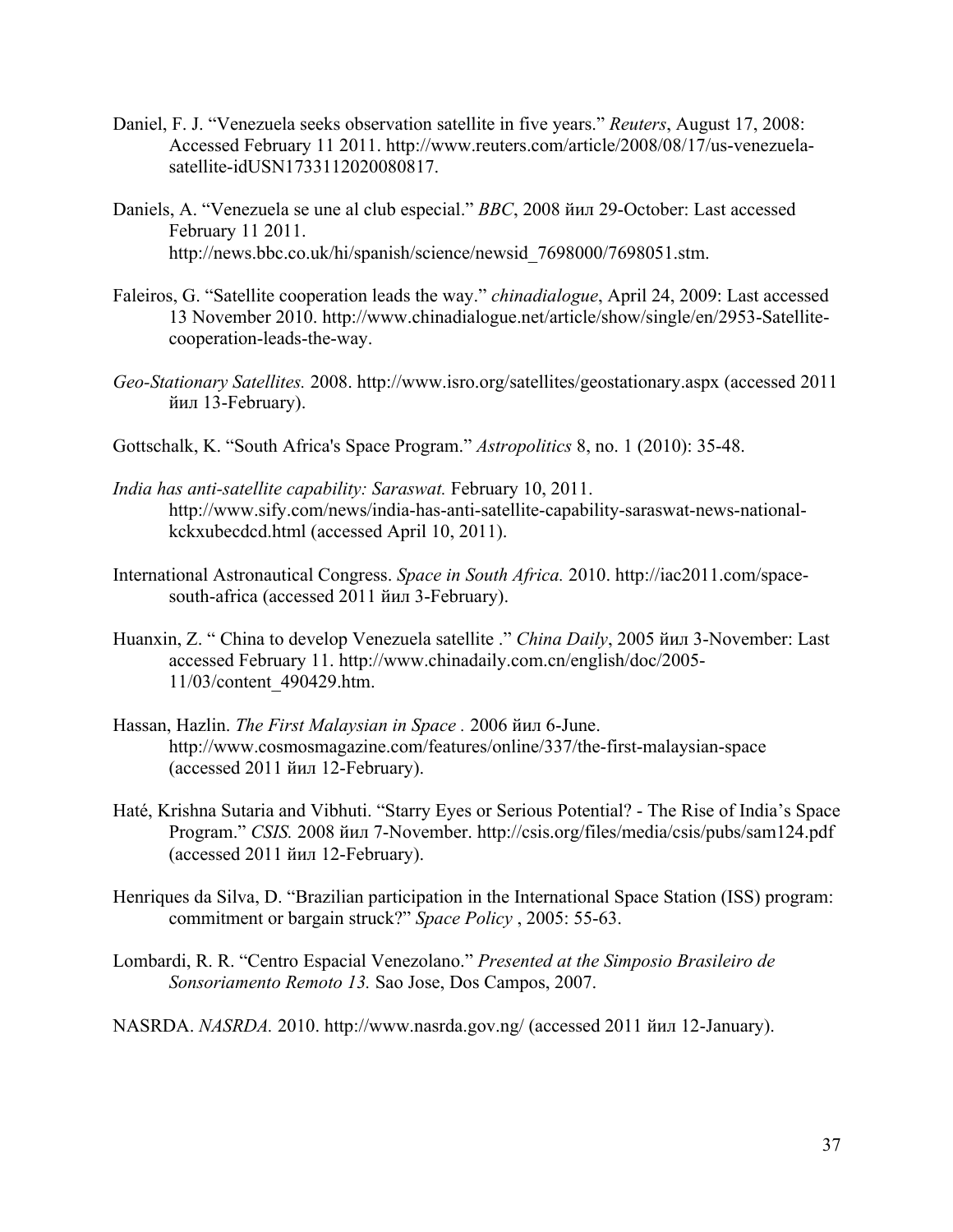- "National Space Policy." 2001. http://www.dawodu.com/space.pdf (accessed 2011 йил 11- January).
- Munsami, V. "National Space Strategy." *South Africa - Brazil Space Science Workshop.* 2009. http://www.dst.gov.za/presentations/ibsa/Copy%20of%20National%20Space%20Strateg y.PPT/view.
- Mustafa, Zulita. *`We are going to space for all Malaysians' .* 2007 йил 12-September . http://findarticles.com/p/news-articles/new-straits-times/mi\_8016/is\_20070912/spacemalaysians/ai\_n44375380/ (accessed 2011 йил 12-February).
- Makapela, L. "National Space Policy: Movement Towards a More Coordinated Approach of Activities in South Africa." *61st International Astronautical Congres.* Prague, Czech Republic, 2010.
- Martinez, P, interview by M Ansdell. *Interview with Peter Martinez on South Africa's Space Activities* Washington, DC, (2011 йил 7-March).
- Martinez, P. "Space Science and Technology in South Africa." *African Skies* 12 (2008).
- Mohammed, S O. "Nigerian Space Program." *Bengaluru Space Expo.* Bengaluru, India, 2010.
- Monserrat Filho, J. "ONU Vai Debater a Sustentabilidade das Atividades Espaciais." *Revista Brasileira de Direito Aeronáutico e Espacial*, 2009.
- Monserrat Filho, J. "The new Brazilian Space Agency: a political and legal analysis." *Space Policy*, 1995: 121-130.
- Monserrat-Filho, José. "Brazilian-Chinese space cooperation: An analysis." *Space Policy*, 1997: 153-170.
- Mostert, S. "The African Resource Management (ARM) Satellite Constellation." *African Skies* 12 (2008): 53-56.
- Morring, Frank. *India Gearing Up For Human Spaceflight.* 2010 йил 12-April. http://www.aviationweek.com/aw/generic/story\_channel.jsp?channel=space&id=news/a wst/2010/04/12/AW\_04\_12\_2010\_p36-217525.xml (accessed 2011 йил 13-February).

Orihuela Guevara, N. "La cooperación científica internacional de Venezuela durante el 2006." *Medelu.org.* http://www.medelu.org/abiven/Textos%20Dreamweaver/sopc3t.htm (accessed 2011 йил 15-February).

*Our Organization.* 2011.

http://www.angkasa.gov.my/index.php?option=com\_content&task=view&id=25&Itemid =74 (accessed 2011 йил 15-February).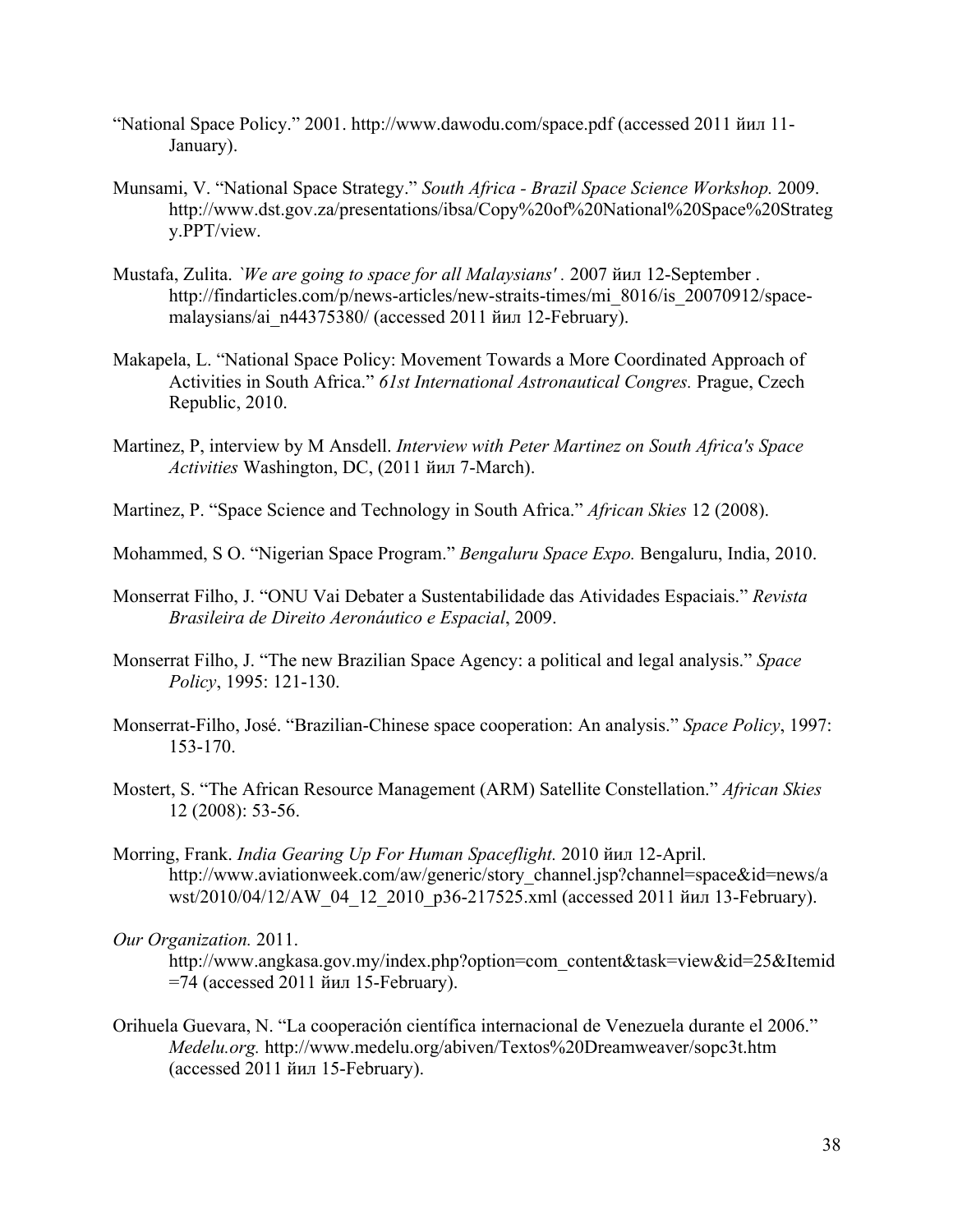- Pace, Scott. "Comments at: Codes of Conduct in Space: Considering the Impact of the EU Code of Conduct on U.S. Security in Space." Washington, DC: George C. Marshall Institute, 2011 йил 4-February.
- *Pachuca Declaration.* CEA/Conf.VI/003, Pachuca: VI Space Conference of the Americas, 19 November 2010.
- "Remarks on Brazilian space laws." *Presentation at the United Nations/Nigeria Workshop on Space Law.* Abuja, Nigeria, 2005 йил 21-24-November.
- Rollemberg, Rodrigo. "Cenário e perspectivas da Política Espacial Brasileira." In *A Política Espacial Brasileira - Parte I*, by Conselho de Altos Estudos e Avaliação Tecnológica, 17-81. Brasília: Edições Câmara, 2010.
- Smith, Marcia. *SpaceX Successfully Launches Malaysian Satellite .* 2009 йил 14-July. http://www.spacepolicyonline.com/pages/index.php?option=com\_content&view=article &id=245:spacex-successfully-launches-malaysian-satellite&catid=83:news&Itemid=76 (accessed 2011 йил 12-February).
- "South Africa's National Space Policy." Department of Trade and Industry, Republic of South Africa, 2009.
- *Space Vision India 2025.* 2008. http://www.isro.org/vision.aspx (accessed 2011 йил 12- February).
- "Space Technology Enabled Village Resource Centre (VRC)." *ISRO.* 2007 йил July. http://www.isro.org/publications/pdf/VRCBrochure.pdf (accessed 2011 йил 13- February).
- Speier, Richard. "U.S. Satellite Space Launch Cooperation and India's Intercontinental Ballistic Missile Program." In *Gauging U.S.-Indian Strategic Cooperation*, edited by Henry Sokolski. U.S. Government, 2007.
- "The Use of Satellite-Based Technology in Developing Countries." *Masters Thesis at the Massachusetts Institute of Technology.* 2008.
- "The Use of Satellite-Based Technology to Meet Needs in Developing Countries." *International Astronautical Congress.* Glasgow, Scotland, 2008.
- Wade, Mark. *Malaysia.* http://www.astronautix.com/country/malaysia.htm (accessed 2011 йил 12-February).
- Wood, D, interview by Megan Ansdell. *Interview with Danielle Wood on African Space Activities* Washington, DC, (2011 йил 11-March).